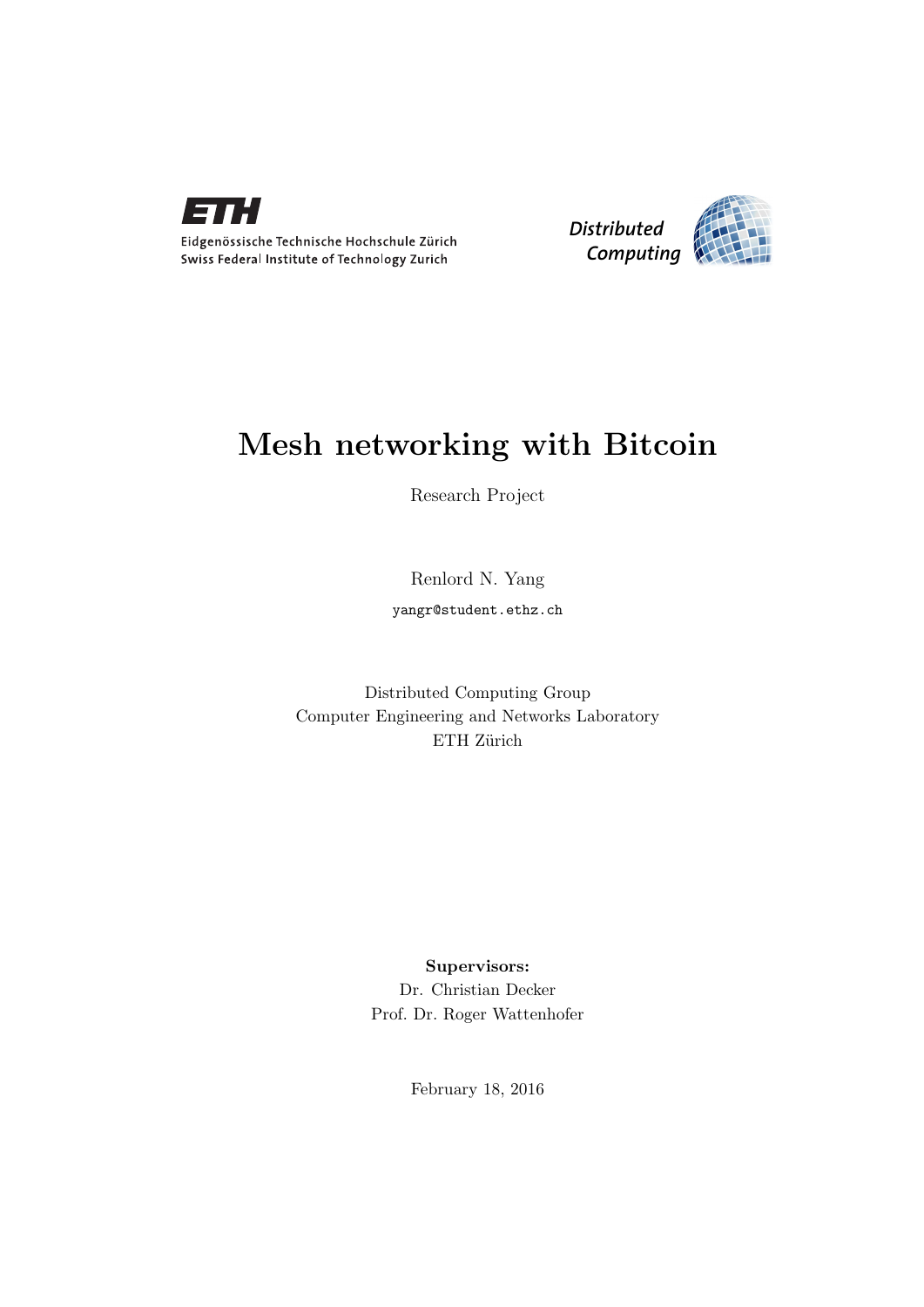# Abstract

<span id="page-1-0"></span>Mesh networks are gaining popularity as a means to provide internet connectivity to the public as the cost of deploying fixed network infrastructure increases. Despite an abundance of wireless devices available in the public, it is difficult to incentivise collaboration between devices due to lack of coordination and absence of trust. We introduce the Biternet network, a proof of concept for mesh networking with Bitcoin. Connected mesh nodes form a mesh network where each node runs the Biternet daemon and the OLSR daemon for routing purposes. Each node operates at a peer-to-peer level with no strict requirement that there must be access to the Internet. Bitcoin micropayment channels are used to facilitate micropayments, allowing mesh nodes to charge end users based on the data usage with a fine granularity.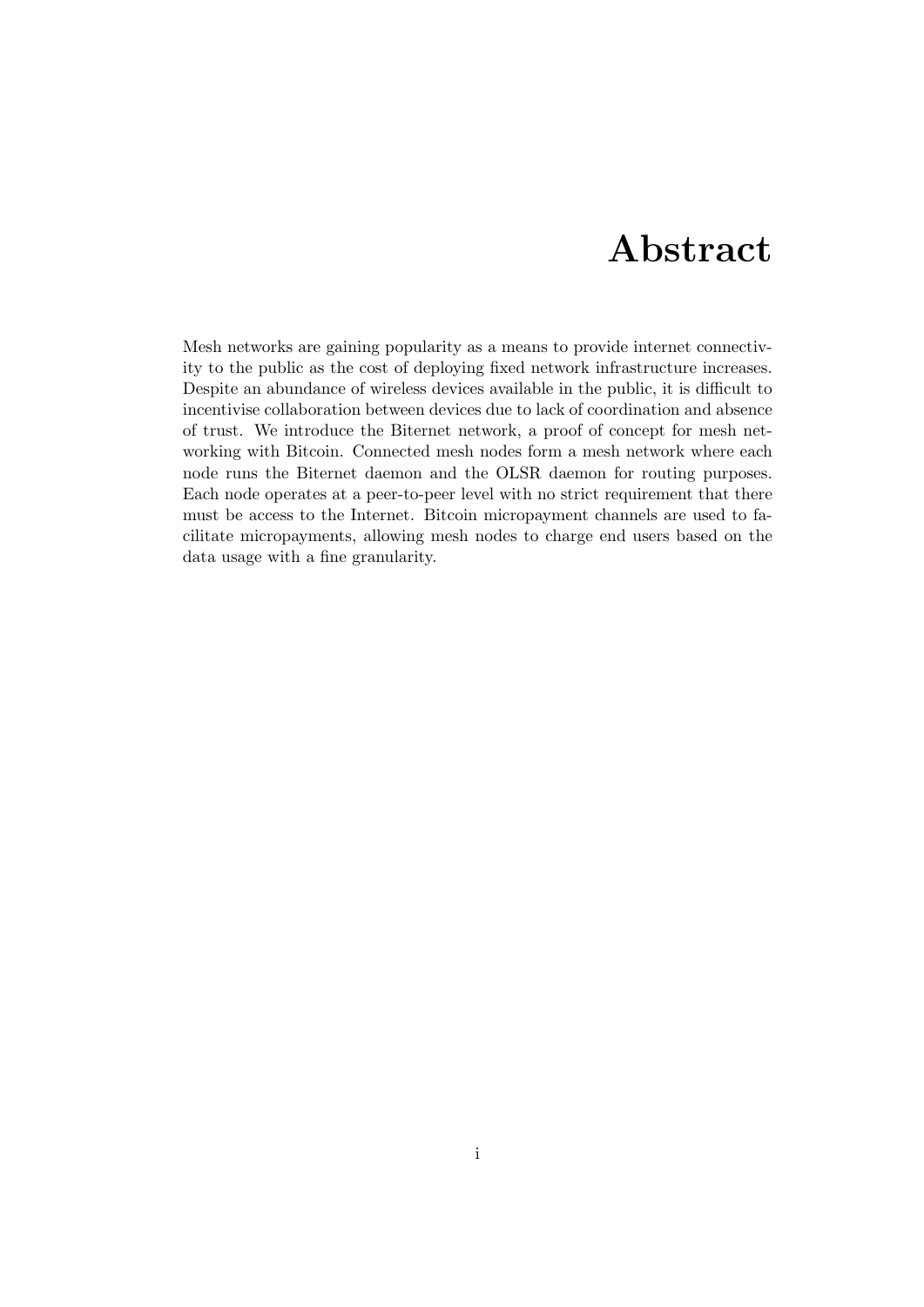# **Contents**

| Abstract            |                   |                                    | i              |
|---------------------|-------------------|------------------------------------|----------------|
| 1                   |                   | Introduction                       | 1              |
|                     | 1.1               | Mesh Network                       | $\overline{2}$ |
|                     | 1.2               |                                    | $\overline{2}$ |
|                     | 1.3               |                                    | $\overline{4}$ |
|                     | 1.4               |                                    | $\overline{5}$ |
|                     | 1.5               |                                    | 6              |
| $\bf{2}$            |                   | Design & Implementation            | $\overline{7}$ |
|                     | 2.1               | Software Stack                     | 8              |
|                     |                   | 2.1.1                              | 9              |
|                     |                   | 2.1.2                              | 10             |
|                     |                   | 2.1.3                              | 11             |
|                     |                   | 2.1.4                              | 12             |
|                     | 2.2               | Protocols                          | 13             |
|                     |                   | 2.2.1                              | 13             |
|                     |                   | 2.2.2<br>Application P2P Messaging | 16             |
|                     | 2.3               | Web Client                         | 17             |
|                     |                   | 2.3.1                              | 18             |
| 3                   | <b>Evaluation</b> |                                    |                |
|                     | 3.1               | Route Build Time                   | 20             |
|                     | 3.2               |                                    | 23             |
|                     | 3.3               | Known Problems and Vulnerabilities | 25             |
| 4                   |                   | Conclusion                         | 27             |
| <b>Bibliography</b> |                   |                                    | 28             |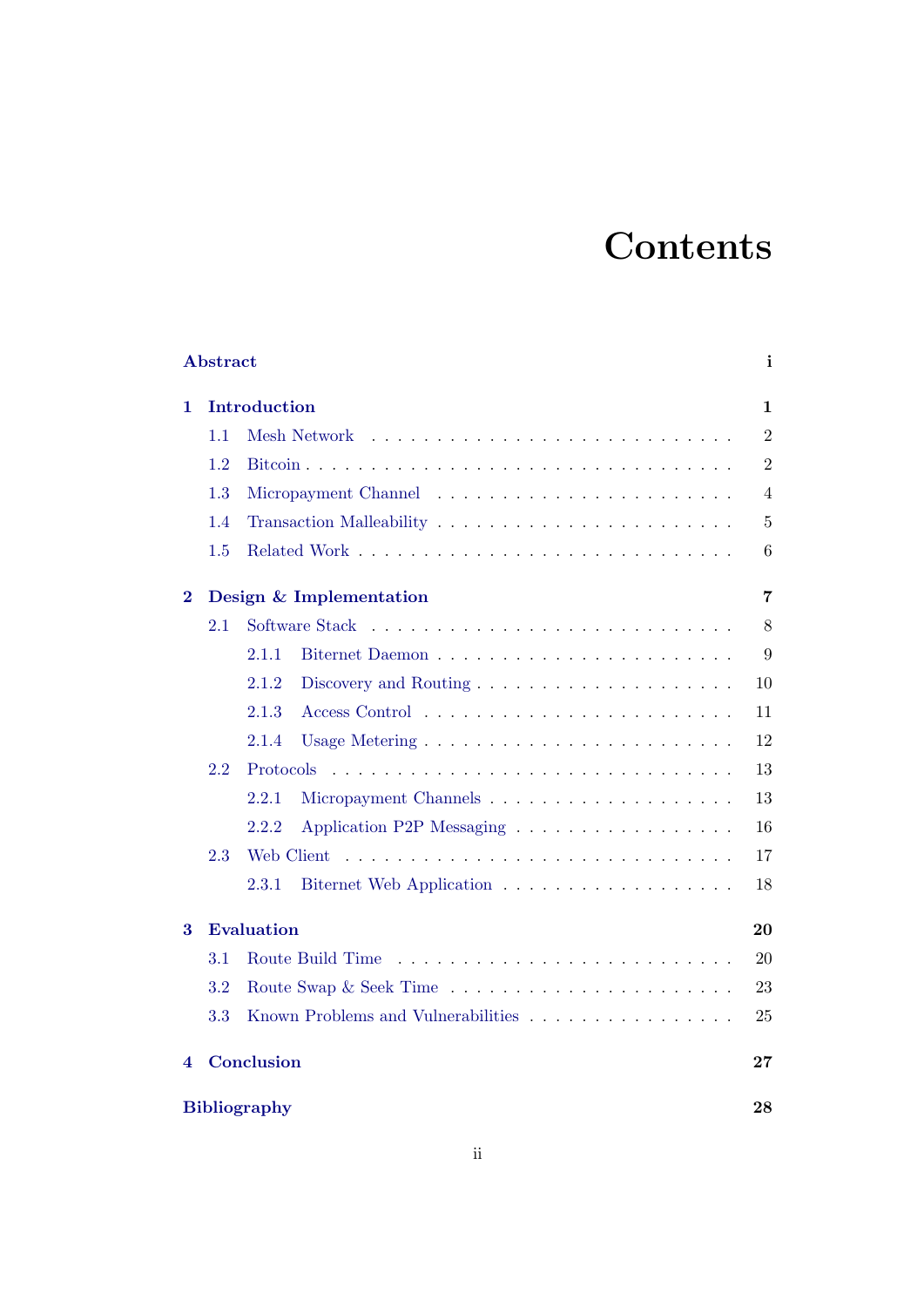# CHAPTER<sub>1</sub> Introduction

<span id="page-3-0"></span>Internet bandwidth by design is limited in capacity due to its reliance on fixed infrastructure which may only be deployed by vested interests such as governments, ISPs and large organisations. Fixed infrastructure which supports the Internet backbone is difficult to deploy and often costly due to the associated labour cost, land reclamation and materials involved. Furthermore, additional overhead must also be taken into account with the maintenance of the Internet backbone. With an ever increasing demand for bandwidth to stream high definition video contents and confererences, it is apparent that it is not possible for existing fixed infrastructure to keep up with demand. Current solutions to offer bandwidth to general users are prohibitive as they often require preregistration, credit card details and trust in the system. For example, a traveller who is visiting Switzerland wanting to use a public WiFi network provided by a well-known internet service provider (ISP) would have to register her credit card details with said ISP. More often than not, this is a major barrier of entry for an end-user to utilize the service as international credit card payments are prohibitively expensive and it is also difficult for a traveller to register his/her personal details to obtain the right credentials to access the public WiFi network.

Therefore alternative means to provide bandwidth in parallel to existing infrastructure is necessary, and such an alternative solution should be trivial to access by end users requiring no more than a few clicks. While the main infrastructure backbone is designed to provide a fixed amount of bandwidth, it is possible to have residents or even businesses with extra bandwidth acting as nodes in a mesh network to cater for the fluctuating demand of network bandwidth by the general public. To allow for safe and anonymous transactions between mesh nodes, it is possible to utilize Bitcoins to remunerate services. Thus, removing the necessity to pre-register for usage as long as users and participating mesh nodes are in possession of Bitcoins.

As a solution to the aforementioned problems, we implemented *Biternet*, a software package consist of a daemon that implements the Biternet networking pro-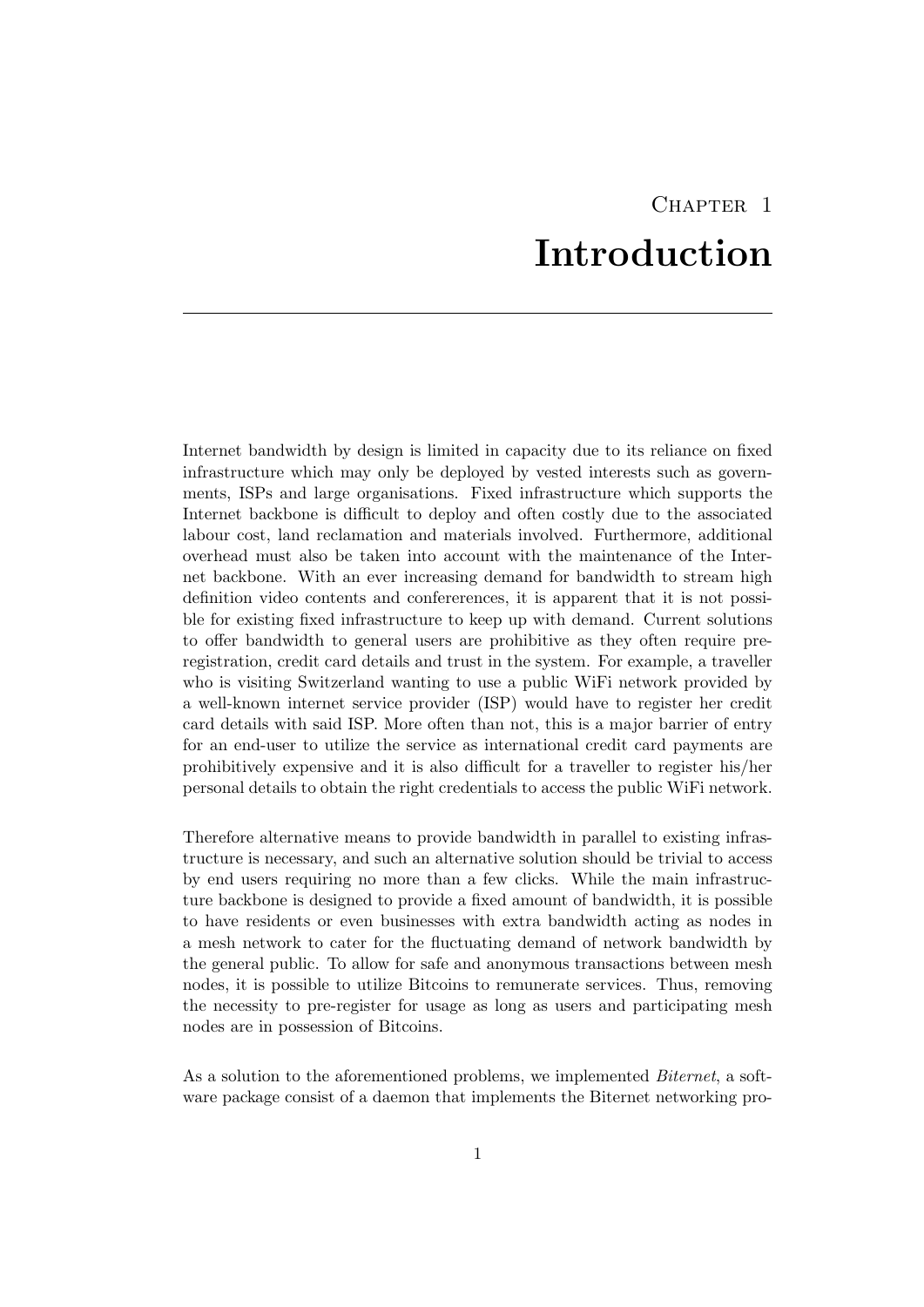tocol at the application layer and uses the *OLSR* daemon to perform routing between nodes. The Biternet daemon also implements Bitcoin micropayment channels and a temporary wallet to fund the payment channels.

### <span id="page-4-0"></span>1.1 Mesh Network

An ad-hoc mesh network is a network that is continuously self-configuring and infrastructure-less. Connected devices may freely participate and leave the network at any time and nodes will subsequently update their routing tables accordingly to reflect the current state of connectivity within the network. Ad-hoc networking devices interact with each other at the Physical Layer in the OSI Architecture. Therefore, two ad-hoc devices may establish a point-to-point connection in the routing layer without an access point. As the topology of an ad hoc network is highly dynamic and highly dependant on the participation of networking devices, it is necessary to utilise an ad-hoc mesh routing algorithm to probe and create routes in an ad-hoc network.

For the purposes of this project, we have chosen to utilised the Optimized Link State Routing (OLSR) [\[1\]](#page-30-1) protocol. OLSR achieves efficient routing by selecting the optimal path between two nodes. OLSR identifies potential paths by broadcasting "HELLO" messages to a specific port. Other mesh nodes running OLSR will also be able to accept and process the "HELLO" messages. These messages are used to discover one-hop and two-hop neighbours through their responses. Each mesh node then selects a multipoint relay based on the one hop node that offers the best route to adjacent two hop nodes. Furthermore, OLSR also uses topology control messages to disseminate neighbour information throughout the network. OLSRd is the daemon which runs the OLSR routing protocol. OLSRd allows mesh node owners to indicate if they are gateways to other networks. For example, if a mesh node was serving as a gateway to the wide area network (WAN), the mesh node may expose a route to the Internet through Host and Network Association (HNA) messages messages which indicates the subnets available through a particular mesh node. It is also possible to expose additional subnets with the same message to expand the Biternet network.

### <span id="page-4-1"></span>1.2 Bitcoin

Bitcoin [\[2\]](#page-30-2) is a digital currency which utilizes a distributed ledger commonly known as a blockchain. Its distributed ledger and its consensus protocol were first introduced by Nakamoto Satoshi. It is a fully distributed system where the creation of new coins, transactions and verification of transactions may be performed collectively by the network without the need of a central authority. That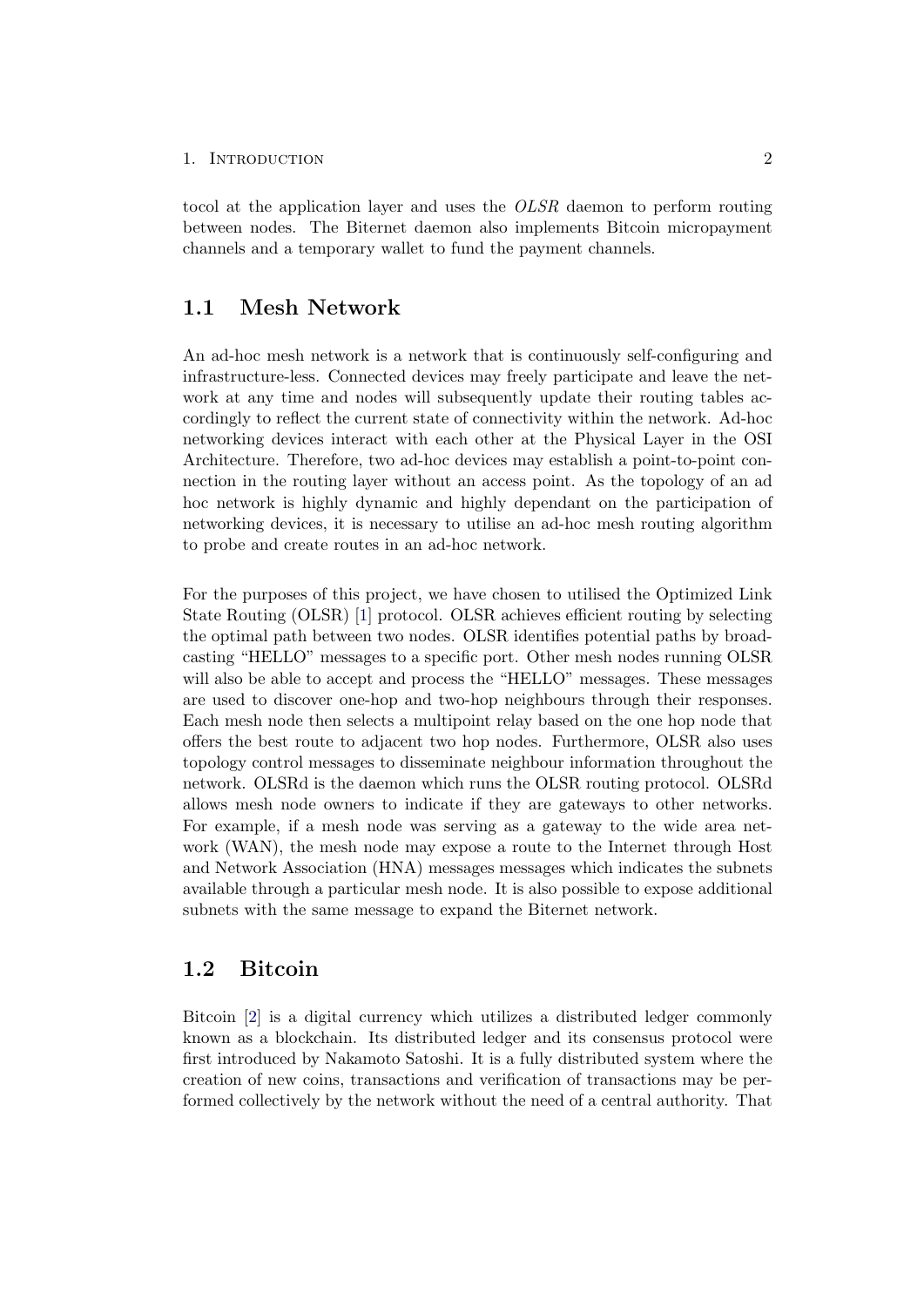being said, Bitcoin is a distributed system with eventual consistency characteristics as the blockchain may at times experience forks, where nodes would be minting on different branches of the blockchain. These temporary inconsistencies are eventually resolved when Bitcoin nodes receive and mine on the longest chain, thus achieving eventual consistency in the long run.

The Bitcoin blockchain is a distributed data structure which contains a series of blocks chained together like a tree. Every block within the blockchain is a descendent of the *genesis block*, which is the first block created by Satoshi to initialise the Blockchain. All subsequent blocks appended to the blockchain must contain a hash of the previous block thus guaranteeing the chronological order of blocks that are appended to the blockchain. Occasionally a *fork* in the blockchain may occur, a block has more than one block as its child. When this happens, the Blockchain is in an inconsistent state. Each block contains a block header and a series of transactions. The inclusion of a transaction in a particular block can be verified checking its header, therefore there is no need for a client to inspect the entire blockchain for the authenticity of a transaction. To append a block to the blockchain, the Bitcoin consensus protocol requires miners to contribute computational power to "mint" blocks. The act of minting is done by solving a mathematical puzzle which involves hashing a nonce and the merkle tree hash of the previous block until a hash with a specific number of leading zeroes as stipulated by the consensus network is found. The number of leading zeroes that will lead to find a block is the *diculty* of minting the block as the actual difficulty of finding a hash with an increasing number of leading zeroes would be increasingly difficult just as well. The difficulty of minting is re-set for every 2016 blocks minted and is collectively determined by the entire Bitcoin consensus network. The current targeted minting duration for 2016 blocks is pegged at 14 days, therefore should the network be able to mint 2016 blocks in less than 14 days, the difficulty of minting will be increased. Otherwise, the difficulty will be reduced after all 2016 blocks are found.

Bitcoin transactions contain a list of inputs that consume unspent outputs from previous transactions and a list of new outputs. An *input* is a claim to an unspent output, it includes signatures and a reference to previous transaction. One or more inputs are included in a transaction to fund a transaction. Outputs are then used to spend the inputs included in a transaction. The difference between the sum of inputs and outputs are then paid to the successful miner who includes the transaction into a newly minted block. An *output* is analogous to a payment, it contains an output value and one of two redeem script types. For all intents and purposes, the Bitcoin network only accepts two types of transactions, *Pay-to-PubkeyHash* and *Pay-to-Script-Hash*. Complex transactions, for example smart contracts and time-locked transactions often have their scripts hashed, allowing a complicated transaction to be expressed as a simple *Pay-To-Script-Hash*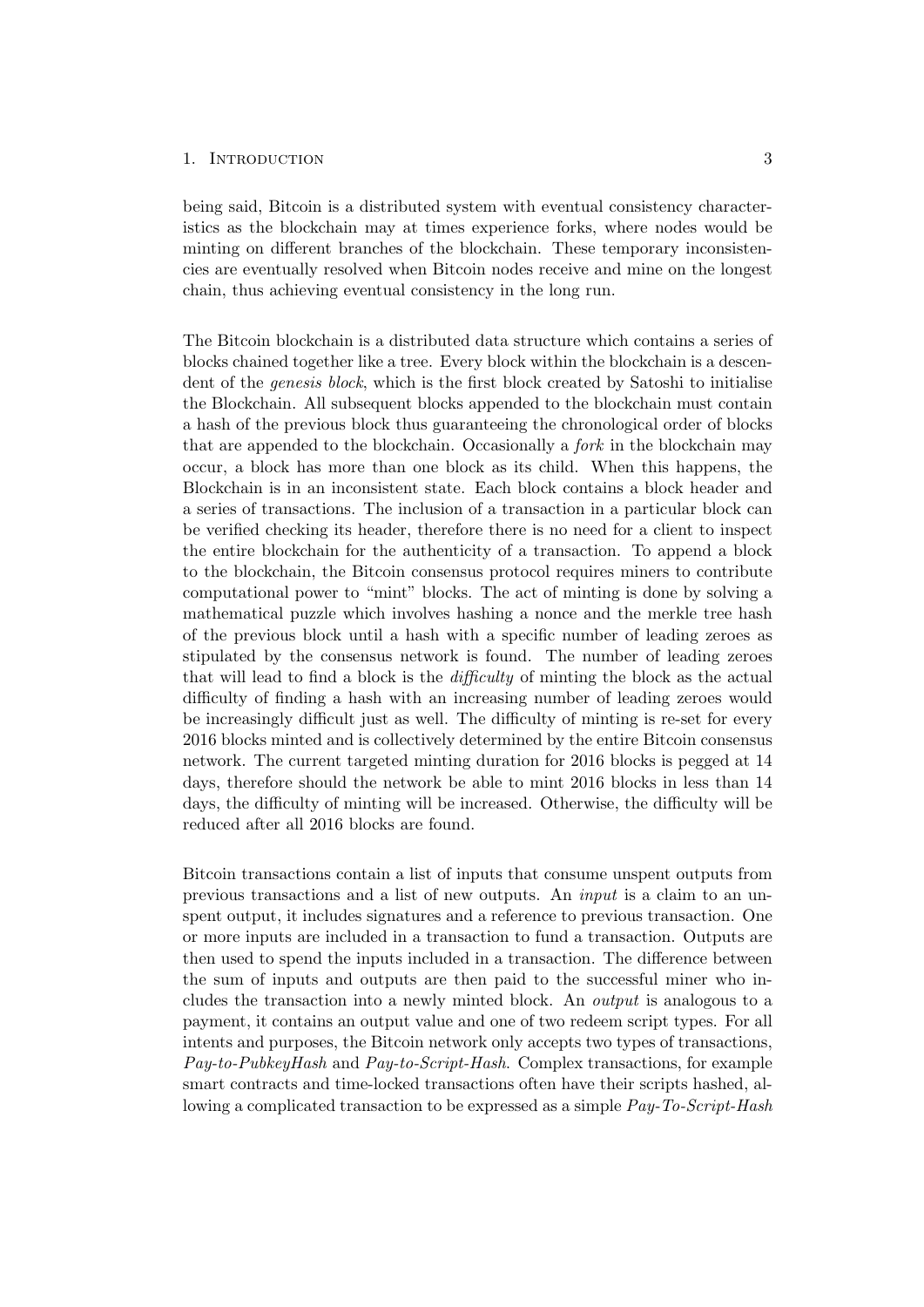transaction. When another user attempts to redeem the unspent outputs, the user will have to generate a matching hash which matches the script hash and thus be able to claim the unspent output in a different transaction. When constructing a transaction, a user will have to include a list of inputs which are also unspent outputs from a previous transaction. The combined sum of the inputs should be greater than or equal to the combined sum of the outputs, otherwise the transaction will be considered invalid by the Bitcoin network. Should the combined sum of the inputs be greater than the combined sum of outputs, the difference in sum of inputs and outputs would then be considered as *transaction fees* and will be paid to any successful miner that has minted the block which includes said transaction.

Public key cryptography is used to authenticate Bitcoin transactions. Private keys are stored in a file known as a *Bitcoin Wallet*. Typically, a public key is then derived from the private key. Private keys stored in wallets are used to sign Bitcoin transactions. A Bitcoin user may do this by consuming an unspent output, transforming it into an input of a transaction, then sign it with a private key which was used to derive the corresponding public key used in the redeem script. A *redeem script* is a set of instructions to be undertaken by Bitcoin nodes to validate a transaction that is attempting to consume an unspent output as an input in another transaction. Suppose that a private key and a public key used in an unspent output does not match, typically the signature used to sign the input will not pass validation, thus the Bitcoin network will reject the newly broadcasted transaction.

### <span id="page-6-0"></span>1.3 Micropayment Channel

Micropayments are typically transactions that involve a small sum that are considered to be infeasible to be paid due to the prohibitive cost in traditional payment methods. Bitcoin may be used to facilitate the processing of micropayments through a series of transactions that involve three phases collectively known Micropayment Channels proposed by Jeremy Spillman. To setup a micropayment channel, a commitment transaction which commits a sum to a shared account jointly held by a service provider and a consumer has to be created. Prior to signing and broadcasting the commitment transaction, a refund transaction which spends the output of the commitment transaction back to the consumer is required to guarantee that, should the provider fail to honour its commitments, the consumer will be able to re-claim her committed funds to the shared account. Typically, the refund transaction will be time-locked so it is essential that the consumer retain a raw signed refund transaction to broadcast in at a later time as the Bitcoin network would typically reject time-locked transactions until the time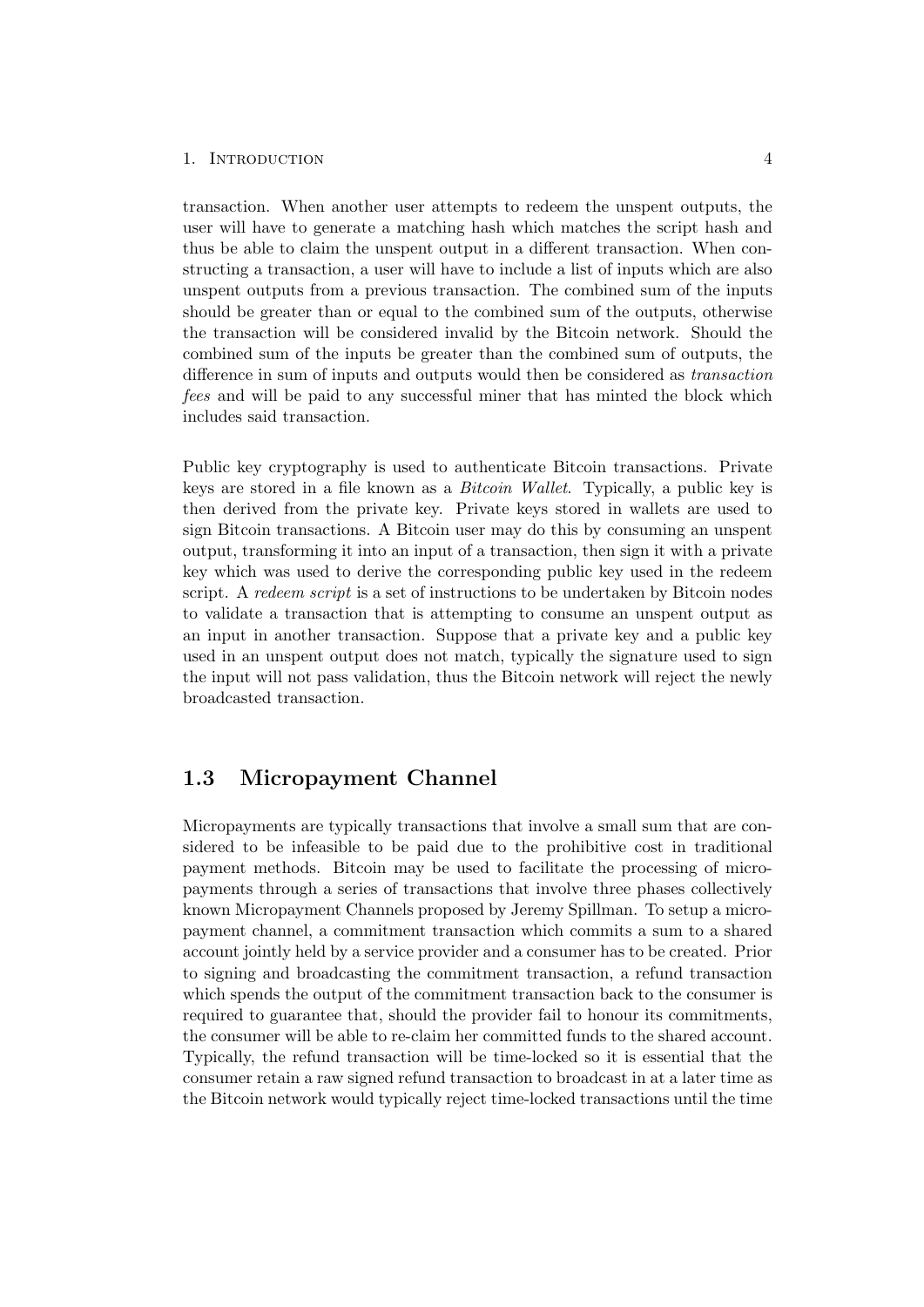lock expires. Subsequent payments to the provider are done through payment transactions which spends the outputs of the commitment transaction. Payment transactions are only broadcast when the service has ended and its broadcast typically ends the micropayment channel as any remaining balance in the shared account will be refunded back to the consumer. A significant drawback of Jeremy Spillman micropayment channels is its inability to allow for additional deposits to a shared account. However, recent changes to the Bitcoin protocol which includes the introduction of OP CHECKLOCKTIMEVERIFY [\[3\]](#page-30-3) allows for subsequent deposits to a shared account as there is no need to setup refund transactions prior to commitment transactions.

### <span id="page-7-0"></span>1.4 Transaction Malleability

All transactions in Bitcoin prior to broadcast must be signed. While transactions are signed and the integrity of transactions are guaranteed, it is possible to invalidate a transaction by means of manipulating the byte stream containing the transaction hash. This has profound side-effects on the micropayment channels we have implemented for the project as it is possible for a malicious provider to invalidate the hash of the commitment transaction thus rendering the refund transaction unusable as it is reliant on the hash of the commitment transaction. This inherent vulnerability is caused by the fact that a transaction hash can be changed and thus invalidating all future transaction that rely on the current transaction hash. As a consequence of transaction malleability, it is unsafe to accept chains of unconfirmed transactions under any circumstance as later transactions that depend on the hashes of the previous transactions may change until they are confirmed in a block.

There exist proposed solutions to the transaction malleability problem and Segregated Witnesses is one of the solutions proposed that has already been implemented in a test Bitcoin network environment known as *segnet*. Segregated Witnesses [\[4\]](#page-30-4) solve the problem by having signatures removed from Bitcoin transactions, since signature data is no longer part of the transaction hash, changes to how a transaction was signed would no longer be relevant to transaction identification. In the context of micropayment channels, this means that it will no longer be possible for a malicious service provider to invalidate a refund transaction by changing how a commitment transaction is signed, assuming Jeremy Spillman Micropayment Channels are used.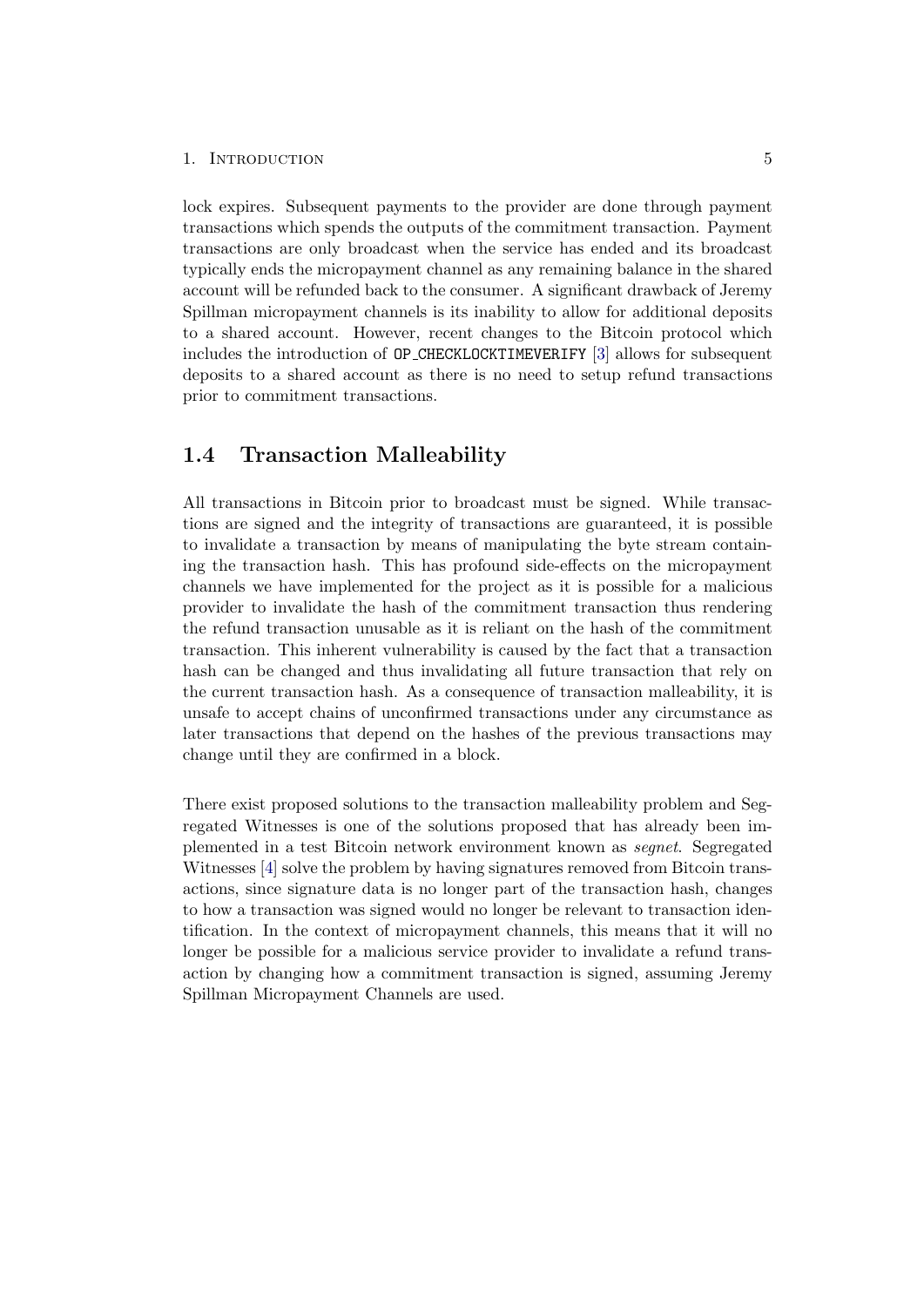### <span id="page-8-0"></span>1.5 Related Work

The Bitcoin [\[2\]](#page-30-2) protocol was pioneered and introduced by Satoshi Nakamoto in 2009, following rapid improvements by the community and significant research, Bitcoin improvement proposals were proposed to address vulnerabilities within the Bitcoin protocol. The transaction malleability vulnerability was highlighted by the Decker et. al. in their study of its impact on Mt. Gox [\[5\]](#page-30-5) and several BIPs were proposed to address the transaction malleability vulnerability. Micropayment channels [\[6\]](#page-30-6) were introduced by Jeremy Spillman and they featured the first trust-less mechanism to setup micropayment channels between two parties using transaction steps as described earlier. The introduction of OP CHECKLOCKTIMEVERIFY by Peter Todd's BIP65 [\[3\]](#page-30-3) enabled the establishment of Micropayment Channels which are immune to transaction malleability.

The optimized link state protocol [\[1\]](#page-30-1) was proposed in 2003, it was then implemented by Tonnessen where OLSRd [\[7\]](#page-30-7) is a daemon which runs the OLSR protocol. Following further development, the OLSR daemon was further extended to feature a full plugin library [\[8\]](#page-30-8) and third party extensions were customisable and could be added through an API.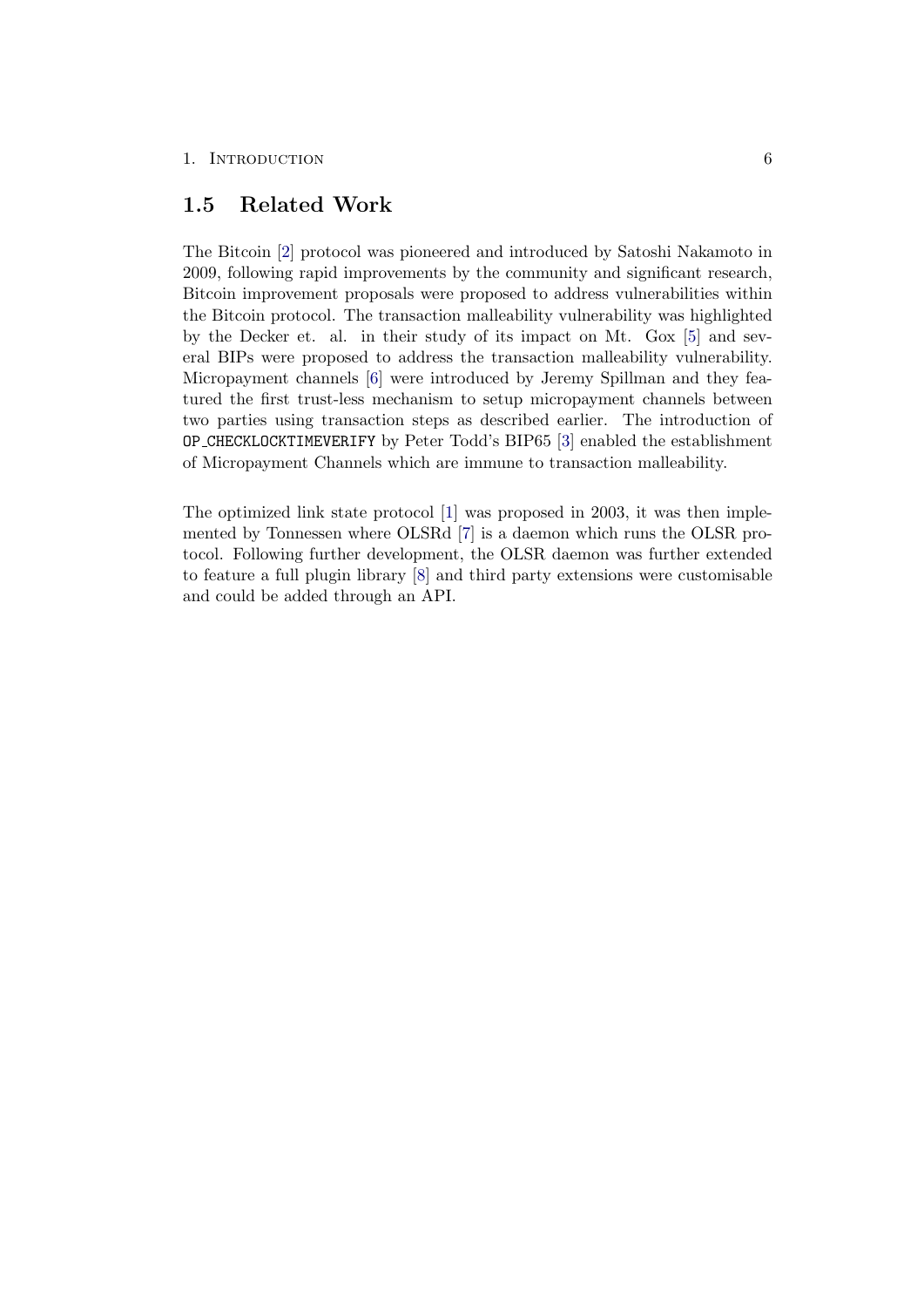# CHAPTER<sub>2</sub>

# <span id="page-9-0"></span>Design & Implementation

In this section of the report, we describe how Biternet was designed and implemented. Biternet is designed to be a software stack which runs on any generic Linux distributions for Biternet for the purposes of this research project. The software stack includes a daemon which executes the Biternet protocol and the OLSR daemon which performs routing independent of the application daemon. By design, every node participating in the Biternet mesh network is required to run the software stack. The *Biternet* top layer daemon is responsible for setting up micropayment channels, seeking adjacent peers and all communication protocols between peers.

As a proof of concept, several wireless pre-configured mesh nodes running *Biternet* were used. Each mesh node was a Raspberry Pi Model B with Raspbian and the network devices were the TP-Link and Edimax EW7811UN wireless dongles. They were used to setup WiFi access points, internet gateways and ad-hoc connections between mesh nodes. Biternet follows a peer-to-peer model where the mesh node is capable of acting as a server, relay or a client at the same time. By default configuration, all Biternet mesh nodes are relay nodes, the provision of client services is left as a choice to the owner of said mesh node.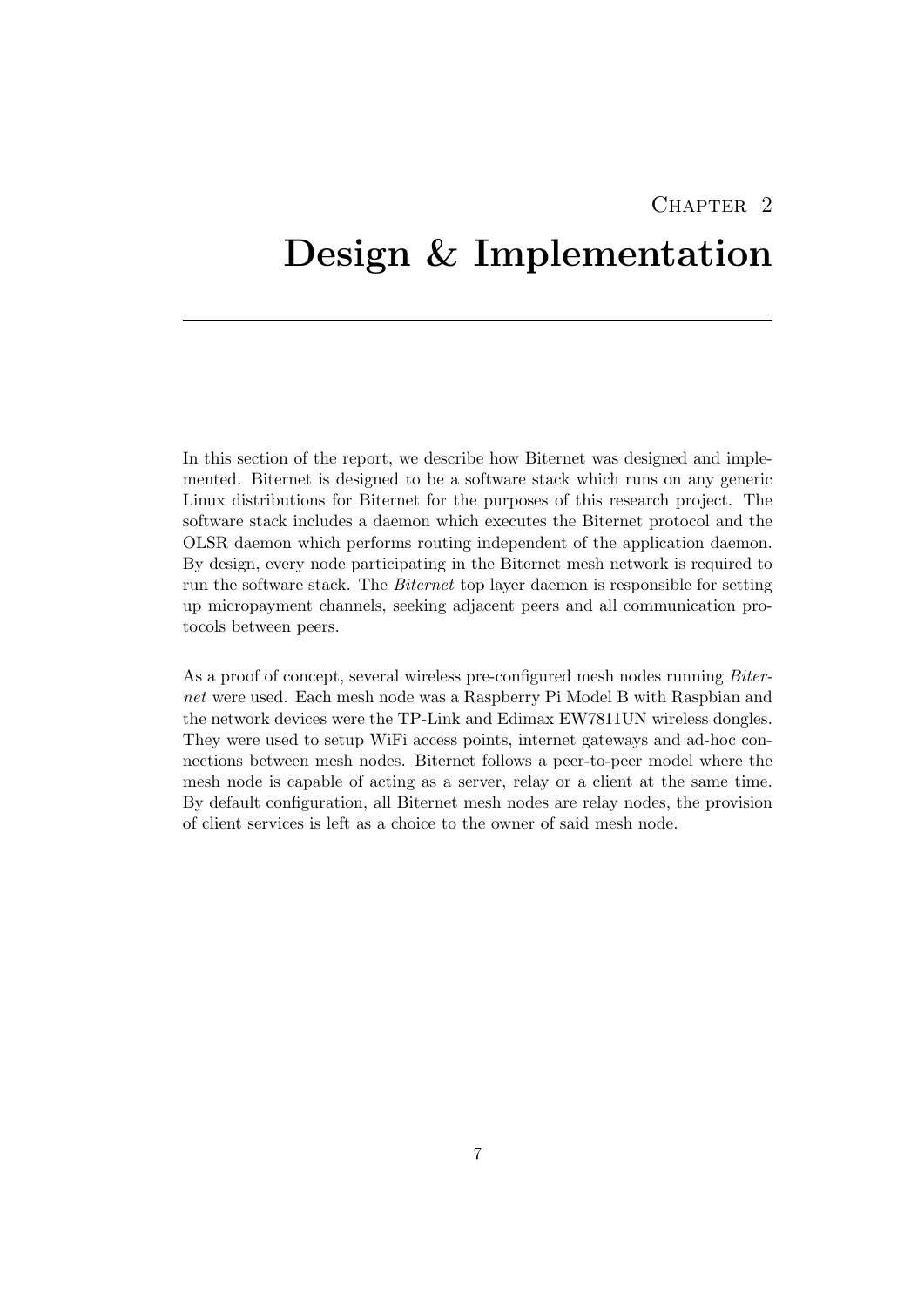

Figure 2.1: Simple Biternet Mesh Network with Wireless Access Points and Internet Gateways

# <span id="page-10-0"></span>2.1 Software Stack

Biternet features a complete software stack which allows mesh nodes to choose between becoming a full service provider that exposes an endpoint for end users to use the Biternet network or act as a relay within the Biternet network as illustrated in the diagram below. Should a mesh node elect to expose a WiFi Access Point, a mesh node will need to have at least two network devices with one interface perform ad-hoc networking for OLSRd and the other for broadcasting the WiFi Access Point. Similarly, the number of network devices increases according to the number of services a participating node wishes to provide. The sole requirement of participation in Biternet is a network device which perform ad-hoc networking, otherwise every other network interfaces are optional.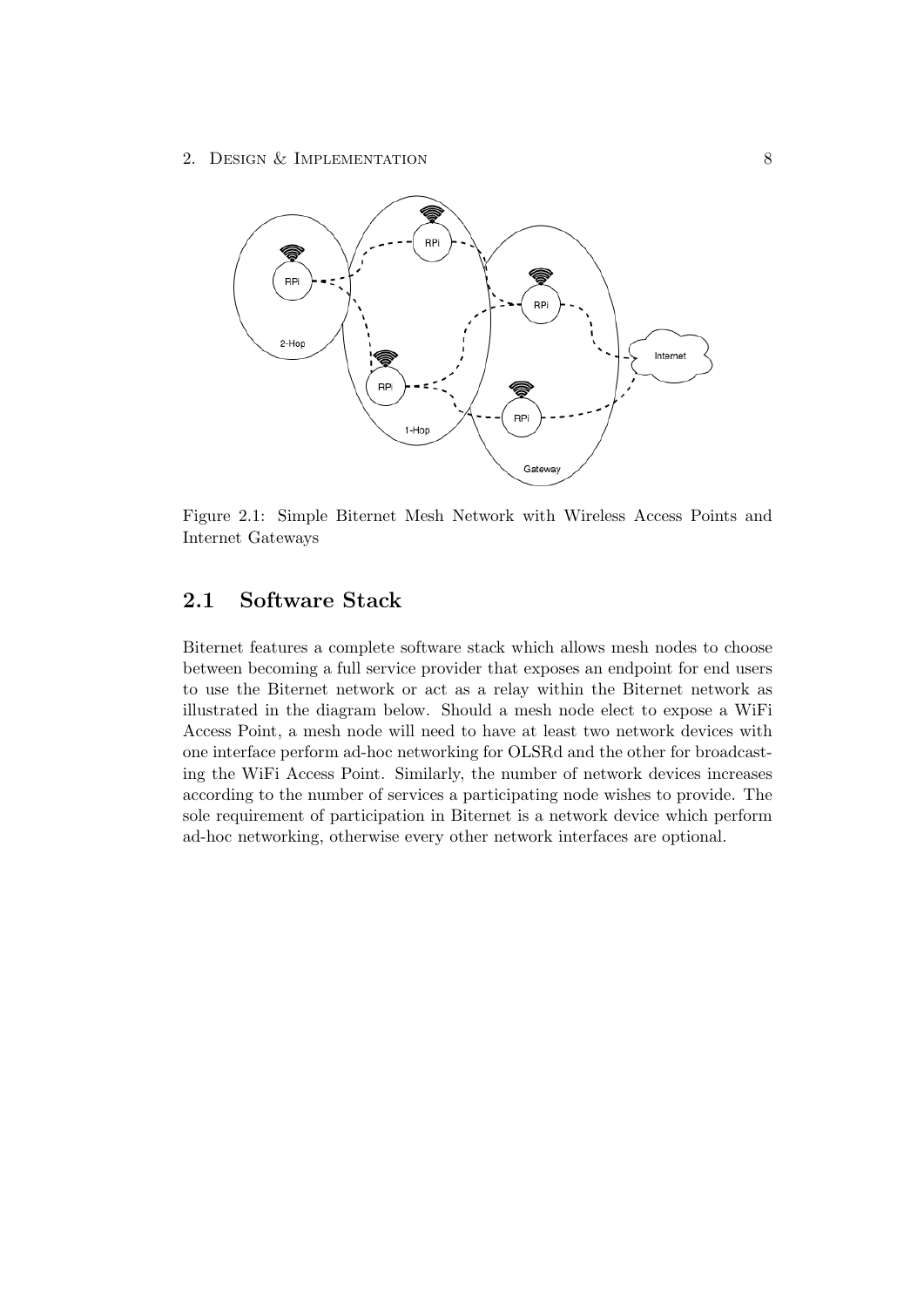2. DESIGN & IMPLEMENTATION 9



Figure 2.2: Biternet Software Architecture

#### <span id="page-11-0"></span>2.1.1 Biternet Daemon

The Biternet daemon is designed for flexibility. Owners of the mesh nodes run the Biternet daemon and are free to configure as many parameters as possible to encourage competition between mesh nodes to strive to provide the cheapest, optimal links to adjacent nodes. Mesh nodes may also expose subnets by configuring their OLSR daemon to inform adjacent nodes of existing subnets exposed by their mesh nodes. The Biternet daemon supports peer to peer communication through the use of Web Sockets. Mesh nodes that will be shutting down typically provide a grace period of 60 seconds for dependent mesh nodes to finalise and broadcast payment transactions before internet connectivity is disabled. Everytime dependent mesh nodes relying on one particular Internet Gateway node that is shutting down would have to tear down all existing payment channels with its users and attempt to find a new internet gateway. Once a new internet gateway is found, a series of payment channels will be set up with the adjacent nodes again. Each Biternet daemon also contains a temporary wallet which is required to be funded by the owner of the mesh node. Biternet daemons do not choose what nodes they connect to as this is being done by OLSRd instead, the daemon is only responsible for the establishment of micropayment channels, accounting traffic usage and to communicate between mesh each time an event has occured.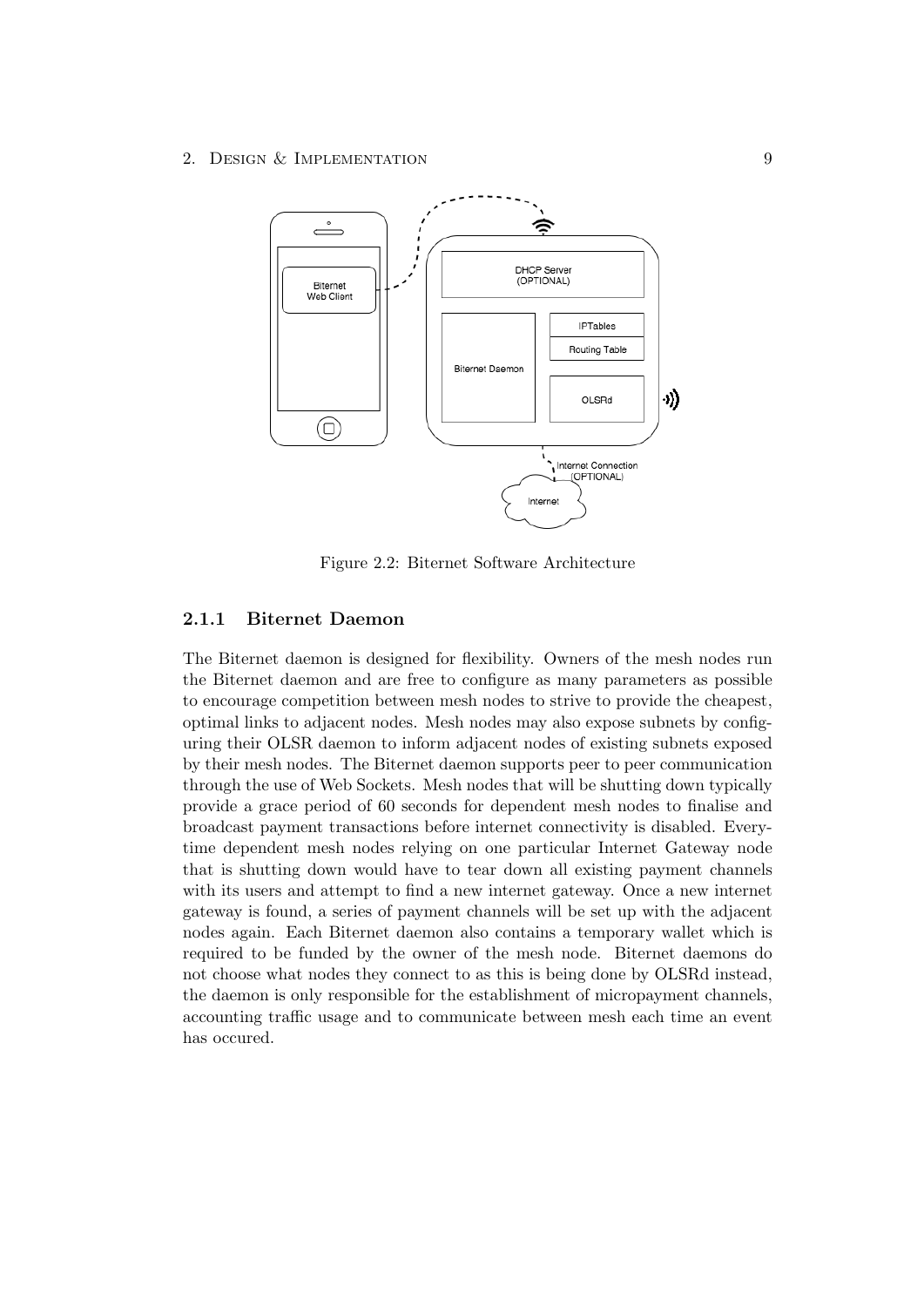

Figure 2.3: Biternet Daemon Application Stack

The Biternet daemon communicates at the application layer with a specially designed protocol which allows mesh nodes to setup micropayment channels between nodes automatically. Typically, a mesh node which exposes a gateway to the Internet would remain dormant and not proactively seek to intiate connections with adjacent Biternet mesh nodes. Mesh nodes that do not have a gateway to the Internet would proactive seek to connect to adjacent Biternet mesh nodes with a route to an Internet gateway. When such an adjacent node is found, it will ask for an advertisement to obtain the terms of service of the adjacent mesh node. Subsequently, the mesh node will establish a micropayment channel with the adjacent mesh node. Once a micropayment channel is established, mesh nodes will forward traffic so as long as the connecting mesh node continues to pay invoice messages that are sent by the mesh node providing a relay service. When a mesh node terminates its service, a shut down message is sent to all adjacent nodes connected to it. If said mesh node is acting as an Internet Gateway, the shutdown message will be propogated to all mesh nodes that are linked in a series of hops to the Internet gateway, this guarantees that all mesh nodes will eventually have an opportunity to end their micropayment channels appropriate by broadcasting the latest payment transaction in their current states.

#### <span id="page-12-0"></span>2.1.2 Discovery and Routing

Prior to running the Biternet client, mesh node users will need to manually configure a static IP address that is unique within the Biternet network. Ideally, we would want all mesh nodes to have self-configuring IP addresses that may be assigned by utilizing IPv6 Stateless Address Autoconfiguration. By doing so, mesh nodes will be able to dynamically obtain an IP Address without a central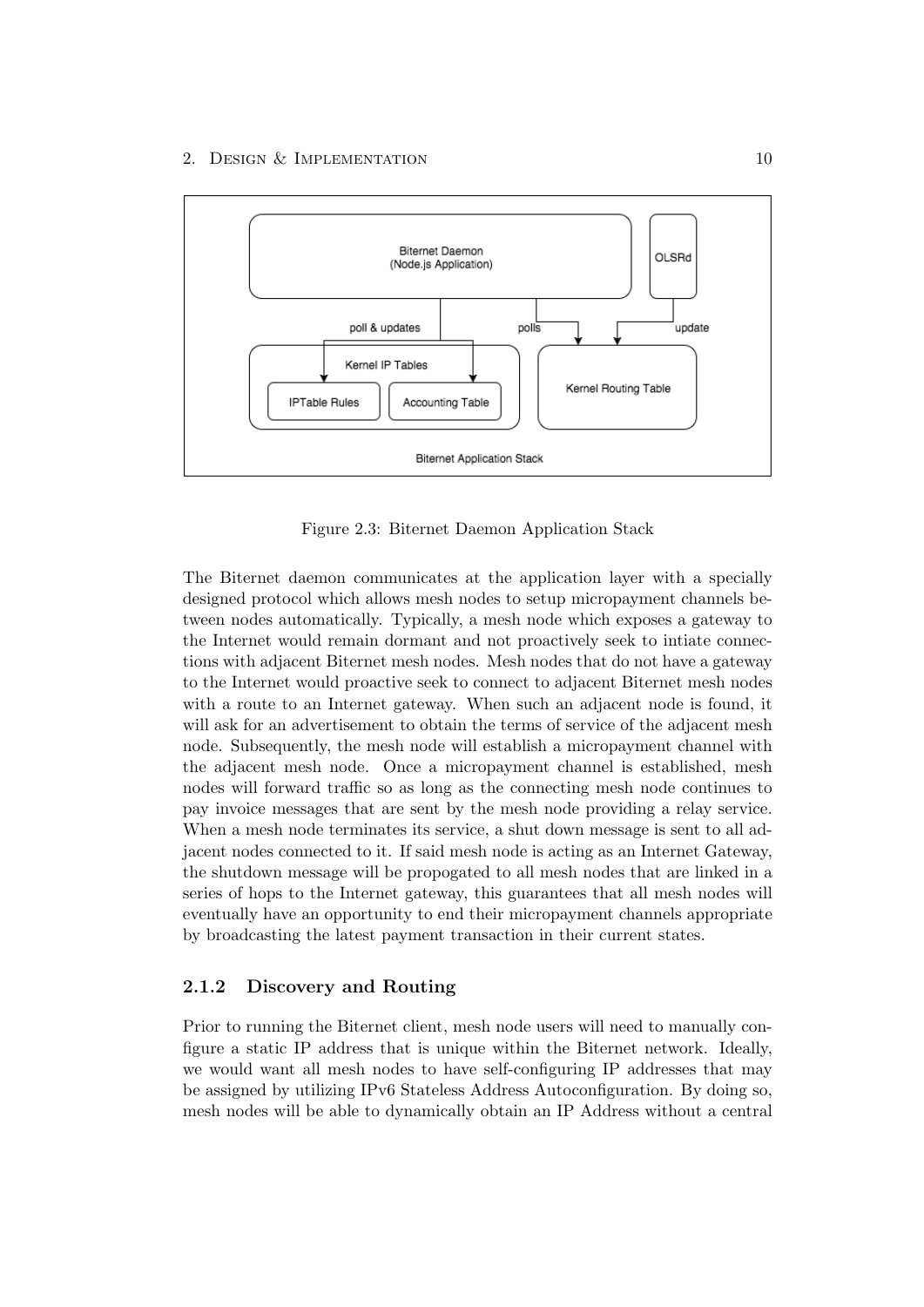#### 2. DESIGN & IMPLEMENTATION 11

authority delegating IP addresses.

Expanding the Biternet network is done by means of discovering adjacent nodes who run the Biternet application. Biternet applications by default run a routing daemon called OLSRd - Optimized Link State Routing Daemon. OLSRd periodically updates the IP Routing Tables to choose optimal paths. Optimality in the context of Biternet is calculated as a function of cost to relay a kilobyte of data to the Internet and the link quality to the adjacent node. While it is possible to configure the path cost through OLSRD, mesh node users running Biternet will have to manually synchronize the path cost configured for the OLSRd configurations and the indicative path cost advertised by the Biternet application. Such a limitation exists because both OLSRd and the Biternet application are designed to be run seperately. Although mesh nodes will only connect to adjacent nodes, it is still possible for mesh nodes to connect to other nodes, the connected adjacent nodes simply act as gateways to other mesh nodes within the same subnet.



Figure 2.4: Simple example illustrating 1-Hop and 2-Hop mesh topology

#### <span id="page-13-0"></span>2.1.3 Access Control

Running an instance of Biternet will automatically invoke the installation of various IPTables rules which will throttle and limit access by other mesh nodes. IPTables is a firewall utility bundled with most if not all Linux distributions. It is often used to filter internet traffic and protect connected computers from network exploits. For the purposes of this project, IPTables were used as a means to log traffic usage, packet redirection for captive portals and access control.

Each time a client is connected to the Biternet network and has successfully established a payment channel with a provider mesh node, it will be included in a whitelist accounting table where packets will be forwarded without restriction. The Biternet application also allows mesh node users to configure if they would like to charge for both upstream and downstream traffic or uni-directional traffic. By default, the Biternet application only charges for downstream traffic as it is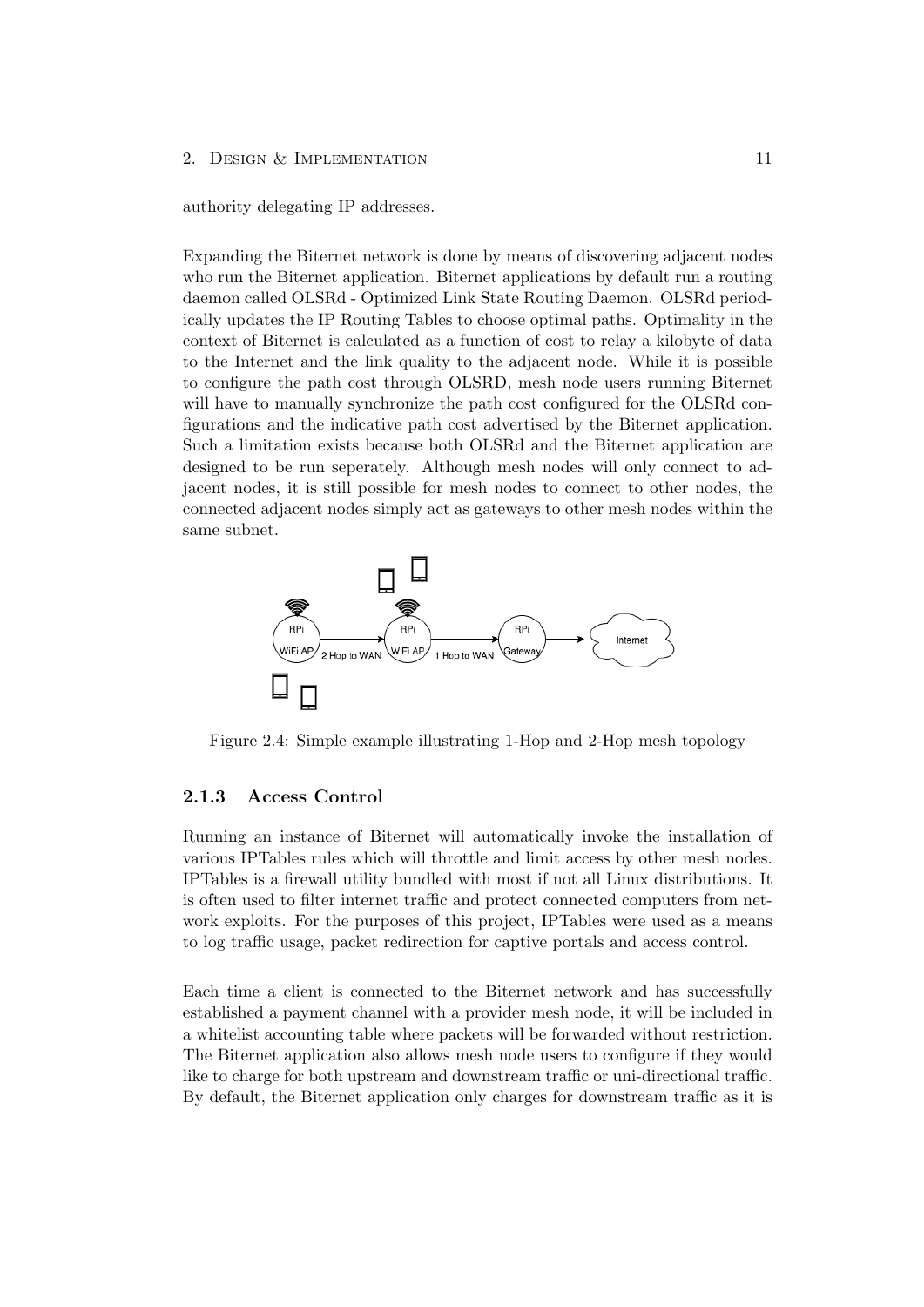perfectly possible for a malicious node to account for upstream traffic which may not necessarily be forwarded to its destination. As a consequence, a client may unknowingly be retrying requests too often while getting charged for doing so. Clients who are connected to the Biternet network but has yet established a payment channel will be denied relay services as IPTables are used to block all forwarding traffic until payment channels are established. However, to facilliate Bitcoin transactions, well-known bitcoin API services are whitelisted and SPV client ports are also whitelisted to allow for Bitcoin Wallets to fund payment channels and broadcast transactions.

#### <span id="page-14-0"></span>2.1.4 Usage Metering

To be able to accurate charge correct amounts of bitcoins from client mesh nodes and end users utilizing the Biternet network. IPTables are used to measure upstream and downstream data usage based on IP Addresses. The Biternet application allows mesh node owners to configure the periodicity to poll the IPTables for updates and in each polling interval, invoices will be sent out to client mesh nodes for payment. If client mesh nodes or users fail to provide a partially signed payment transaction within the time interval stipulated in the usage agreement, filtering rules will be re-instated for such clients and users so that they may no longer be able to connect to the Internet through the Biternet network.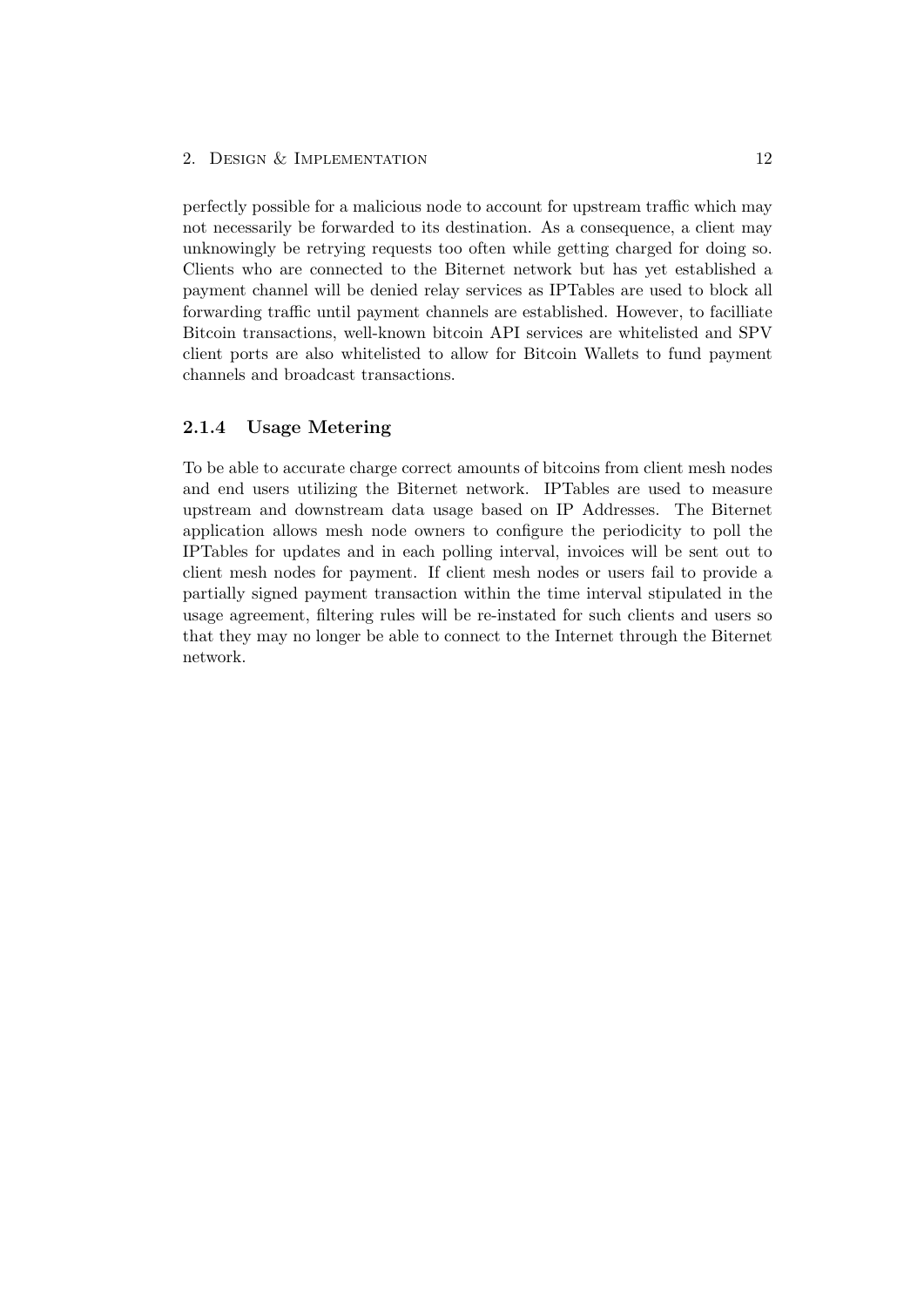# <span id="page-15-0"></span>2.2 Protocols

Biternet has a protocol for connecting and setting up payment channels between mesh nodes. Every Biternet daemon implements a peer-to-peer architecture, therefore they may both initiate and receive contact from an adjacent peer node.

#### <span id="page-15-1"></span>2.2.1 Micropayment Channels

To formally set up a payment channel with an adjacent mesh node, the following payment channel negotiation protocol is used:

- 1. The consumer node contacts the provider node with a GET Advertisement message.
- 2. The provider node then replies with an Advertisement message which includes the terms of the micropayment channel and all necessary information to set up transactions.
- 3. If the consumer node is satisfied with the terms of the payment channel, the consumer node can then send a Acceptance message with includes its public key and all other bitcoin specific transactions for micropayment channels.
- 4. Otherwise, the consumer node can choose to ignore the Advertisement.
- 5. This concludes the payment channel negotiation protocol. Should the consumer node accepts the terms, then the mesh node proceeds to execute steps to set up a Bitcoin micropayment channel which is further elaborated in the implementation section of this report.

Our micropayment channels were implemented from scratch as there were no existing usable micropayment channel libraries available for the web. A new javascript library that is usable on all development platforms (i.e., Native and Web) was produced as a result of this project known as *btc-micropaymentchannels* and is currently hosted in the Node Package Manager which is freely auditable and accessible by the public. The micropayment channel library is built on a wrapper around Bitcoin low level functions Javascript library known as *bitcoinjs-lib*. The micropayment channels are implemented within the Biternet daemon. For the purposes of the project, we implemented Jeremy Spillman's style micropayment channels, thus it would be vulnerable to transaction mallaebility. Due to time constraints, we could not implement micropayment channels utilizing OP CHECKLOCKTIMEVERIFY that would have been invulnerable to transaction mallaebility.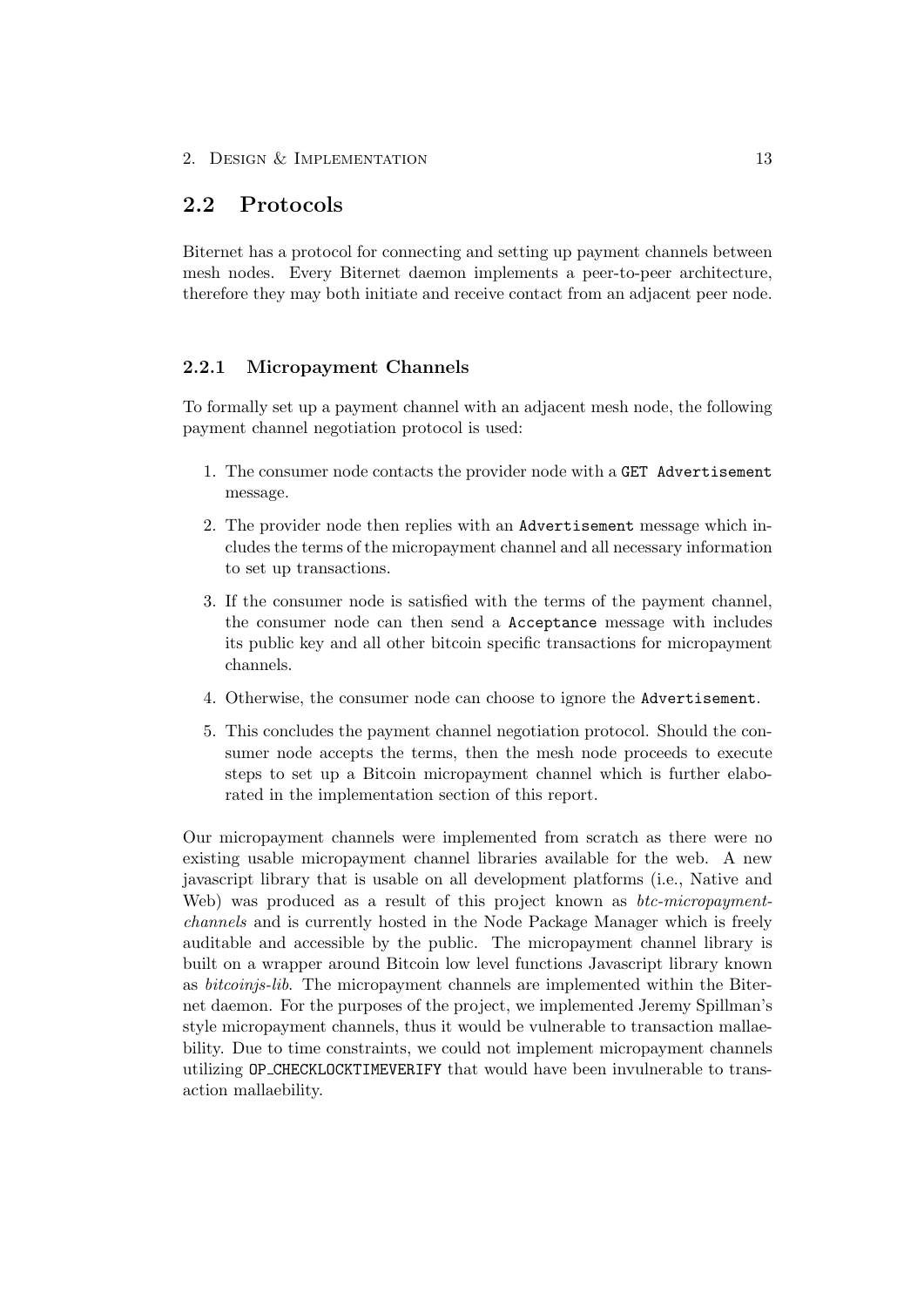

Figure 2.5: Micropayment Channel Transactions

To initiate micropayment channels, we first prepare a commitment transaction which commits a deposit amount to a shared account that spends an output to a 2-of-2 multisig address. To redeem the 2-of-2 multisig unspent output, the transaction spending the committed amount would require both the provider and the consumer's signature. Before the commitment transaction is broadcasted, it is necessary for the provider to sign a prepared refund transaction which spends the deposit which is committed to the shared account. This is to guarantee that should the provider renege on her service, the consumer would still be able to recover committed funds to the shared account without the provider's assistance. In our implementation, once the commitment transaction has been prepared on client side, the deposit amount and the consumer public key is then communicated to the provider, so that the provider may sign a refund transactions which spends the deposited amount back to the consumer. After the signed refund transaction is received from the provider, the consumer then sends a signed commitment transaction which the provider verifies, then broadcasts to the Bitcoin network. Subsequently, the provider will periodically issue invoice messages to the consumer to request for payment. Should the consumer renege on payment requests, the provider can easily terminate the service and tear down the micropayment channel. Otherwise, incremental payments will be made to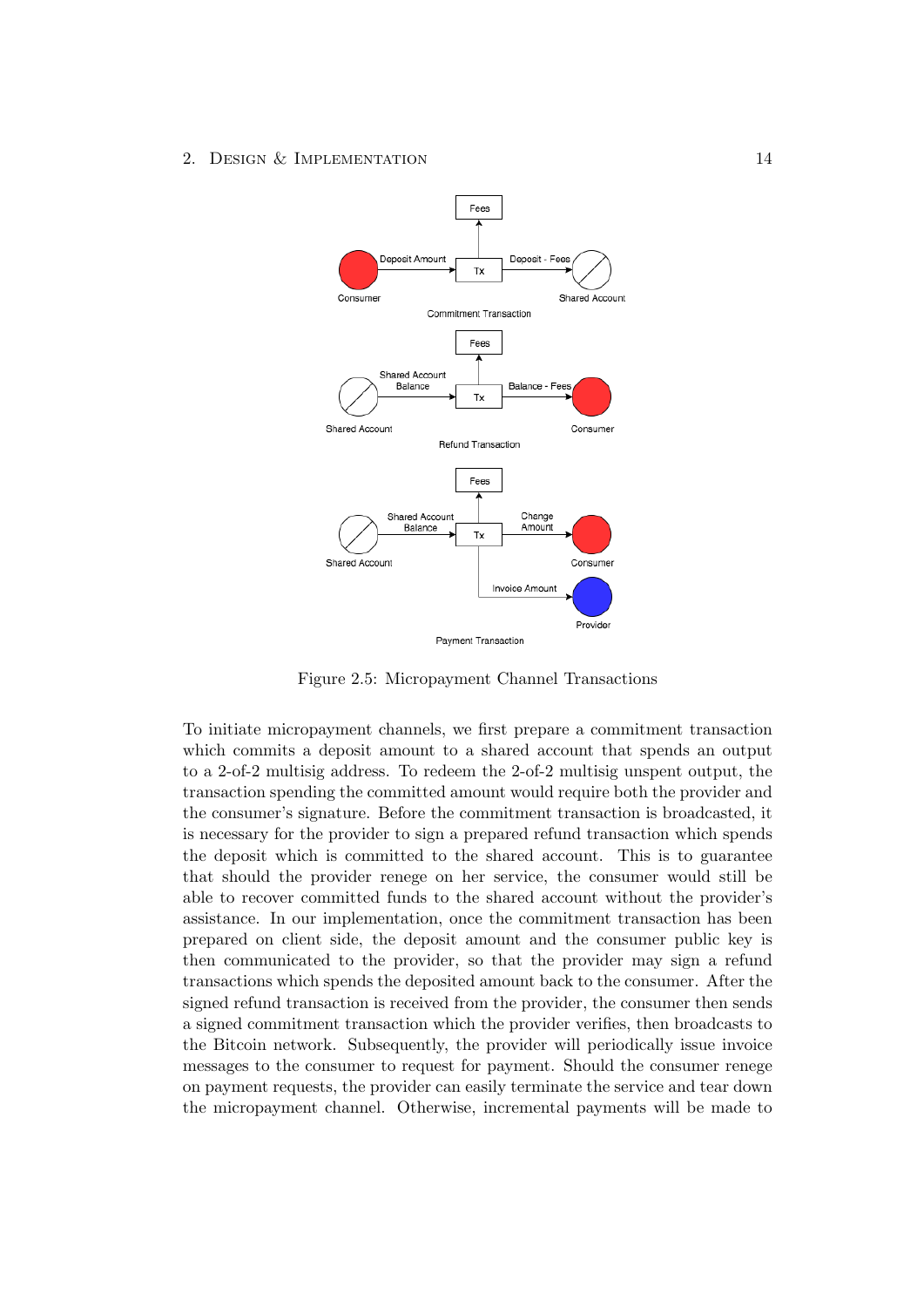### 2. DESIGN & IMPLEMENTATION 15

the provider and once the consumer is done using the service, the provider can then broadcast a final payment transaction to the Bitcoin network which spends the total amount paid to the provider and returns the remaining balance to the consumer.



Figure 2.6: Micropayment Channel Sequence Diagram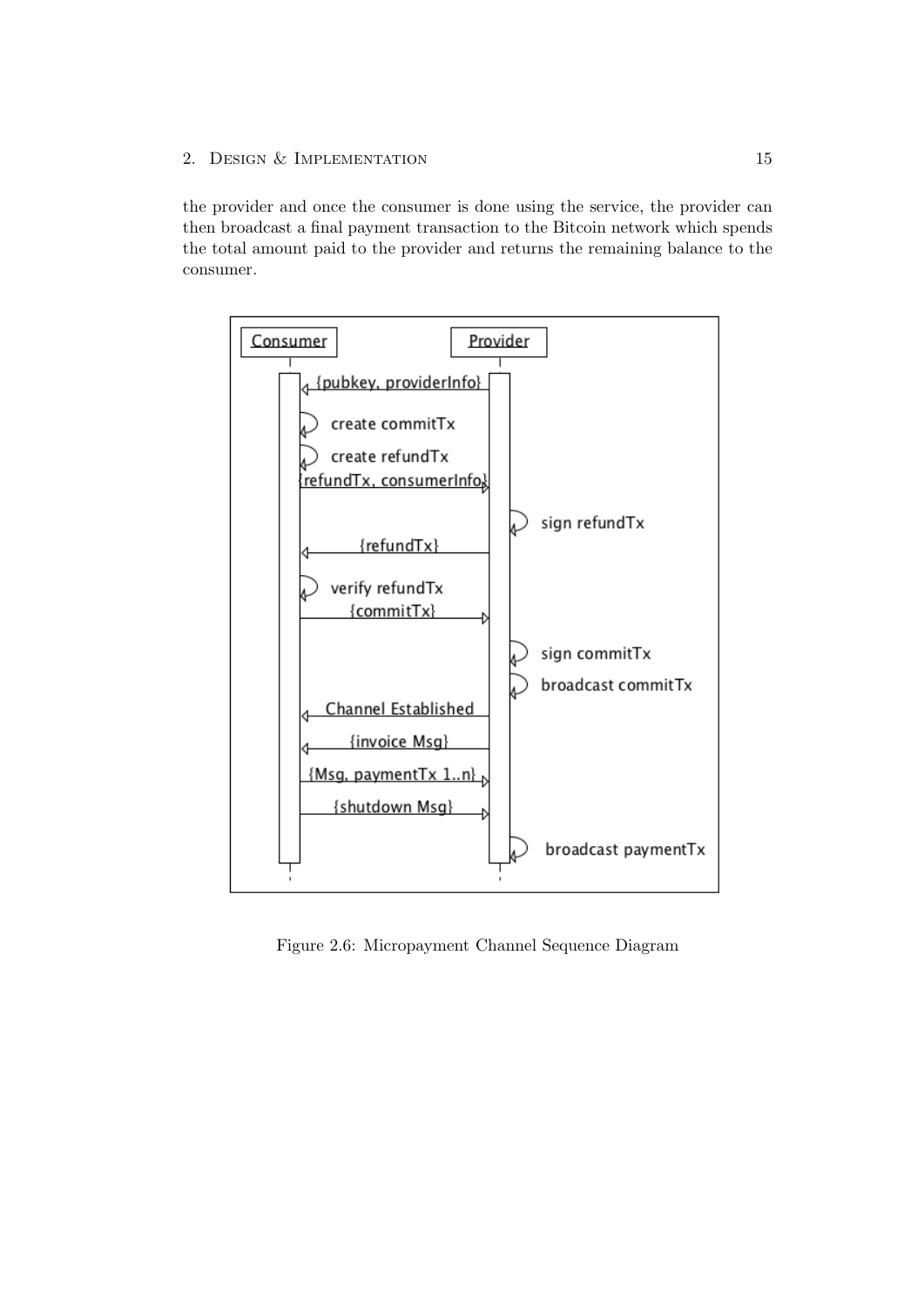### <span id="page-18-0"></span>2.2.2 Application P2P Messaging

As in most other protocol based applications, Biternet also implements peer-topeer messaging to allow peers within the network to announce their impending shutdown. A mesh node should fully exit the Biternet network after a full 60 seconds to allow other reliant mesh nodes to terminate existing payment channels and broadcast necessary transactions. Currently, the only messages the Biternet network handle are OLSRd routing messages and protocol-specific messages (e.g, shutdown messages and advertisement messages). All protocol-specific messages are sent in Javascript Object Notation (JSON) message format for generic message parsing.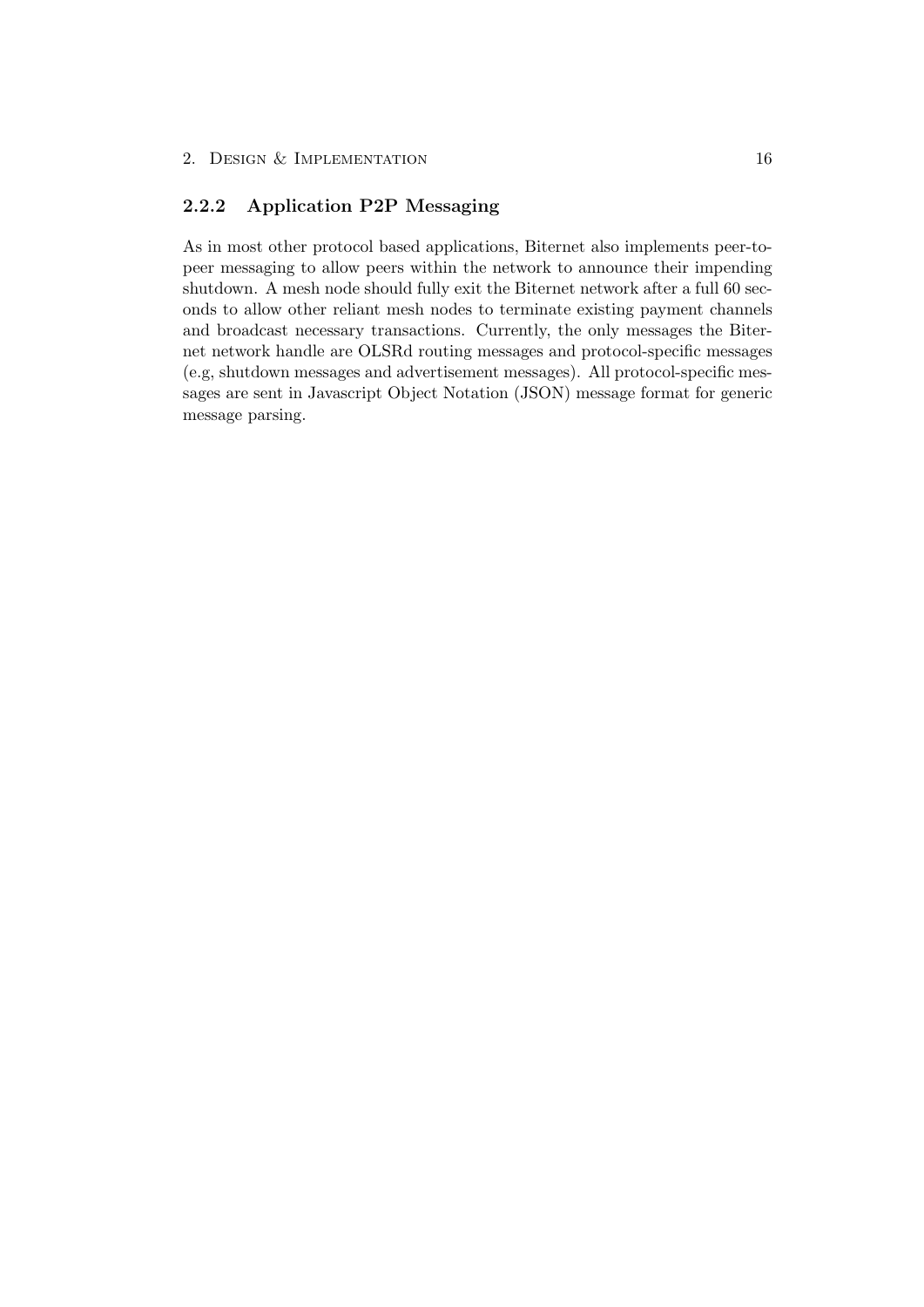**Biternet Client Portal** 

# <span id="page-19-0"></span>2.3 Web Client

To facillitate ease of access to the Biternet network, each mesh node which provides a WiFi Access Point hosts a web client which serves as a captive portal. When a user connects to a mesh node access point, the user is re-directed to a captive portal which requires her to set up a payment channel. The Biternet web application also implements the exact same peer-to-peer protocol as the one used in the daemon. A simple illustration of the web client in the diagram below and further implementation details may be sought in the implementation section of the report.

# **Network Status:** No WAN Access O **Biternet Meshnet** Unshackle yourself from your ISP! Pay securely, anonymously and freely for Internet. **Get Started**

Figure 2.7: Biternet Web Client

Steps for an end-user to connect to the Biternet network:

- 1. User connects to a Biternet WiFi Access Point.
- 2. User receives an IP address from the DHCP server of the provider node.
- 3. Captive portal pops up in user's device and prompts for micropayment channel initiation.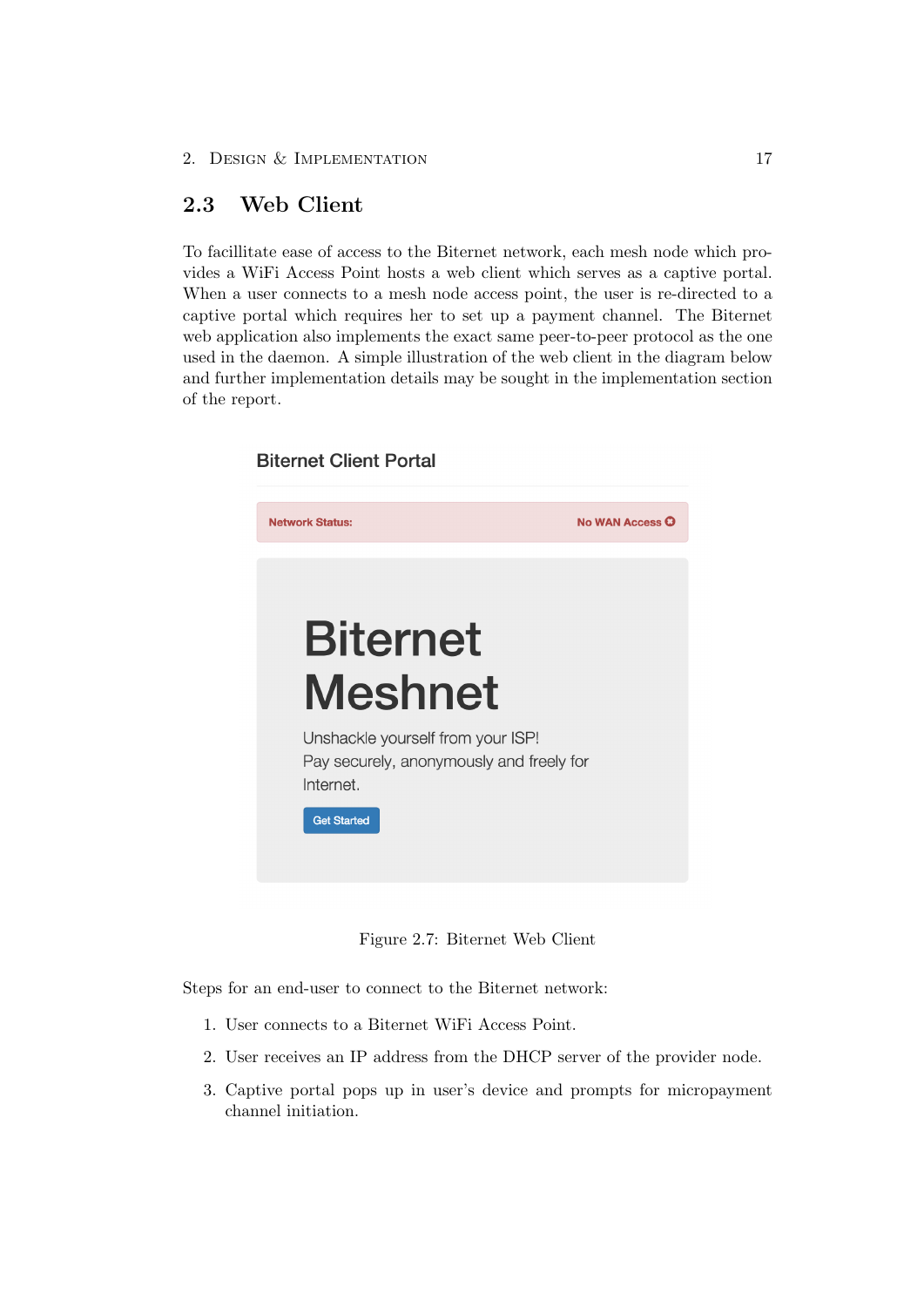- 2. DESIGN & IMPLEMENTATION 18
	- 4. If user accepts the terms of service, user then funds the micropayment channel and Internet access will be available.
	- 5. Otherwise, user will be denied access to the Internet until user chooses to fund micropayment channel.

#### <span id="page-20-0"></span>2.3.1 Biternet Web Application

The Biternet web application is fully functional without a server and may be run on both mobile devices and desktop. Upon instantiation, the web application will randomly generate a private key pair client-side which can be used as a temporary wallet used to store Bitcoins that the end user would like to pledge to fund a micropayment channel. As no local storage is implemented, a wallet import format hex string is generated when the user is attempting to fund the temporary wallet so that the user may safely recover the wallet should the browser refresh or exit. Once the temporary wallet on the Web Client is funded, the web application then initiates the establishment of a micropayment channel with the DHCP server that is hosting the WiFi network for the client, commiting all funds available on the temporary wallet to the micropayment channel. Once the micropayment channel is established, the user may use Internet service or connect to subnet devices within the Biternet network. In the off chance that connectivity with the DHCP server is lost or WAN connectivity is lost after funds are committed to a shared account, the web application still retains the ability to broadcast a refund transaction as long as the browser tab containing the web application is not refreshed nor terminated. The user may easily move on to a different WiFi hotspot or even utilize mobile internet tethering to broadcast the refund transaction to the Bitcoin network to reclaim funds committed to the shared account as long as no payment to the provider has been made.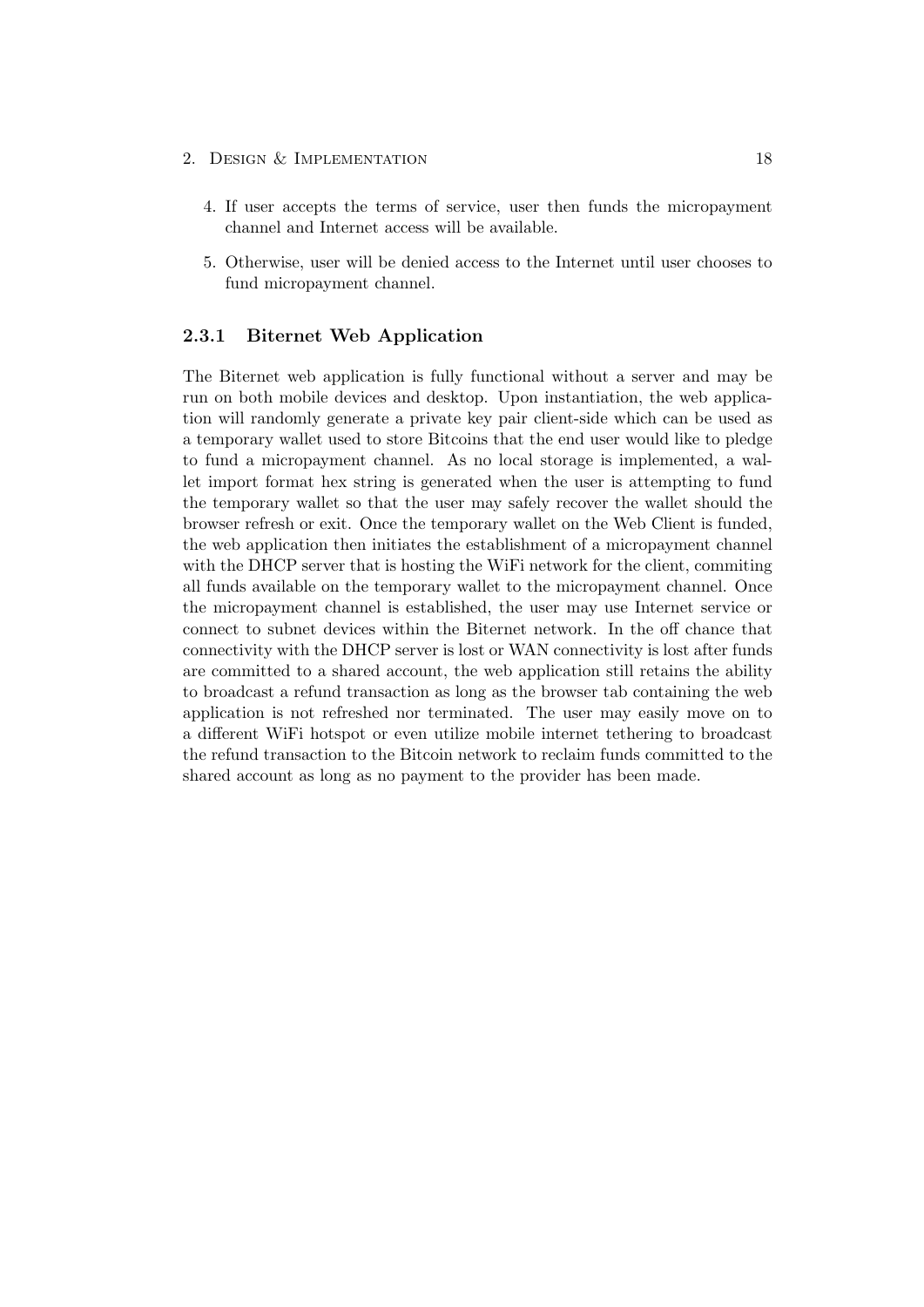

Figure 2.8: Communication between web app and mesh node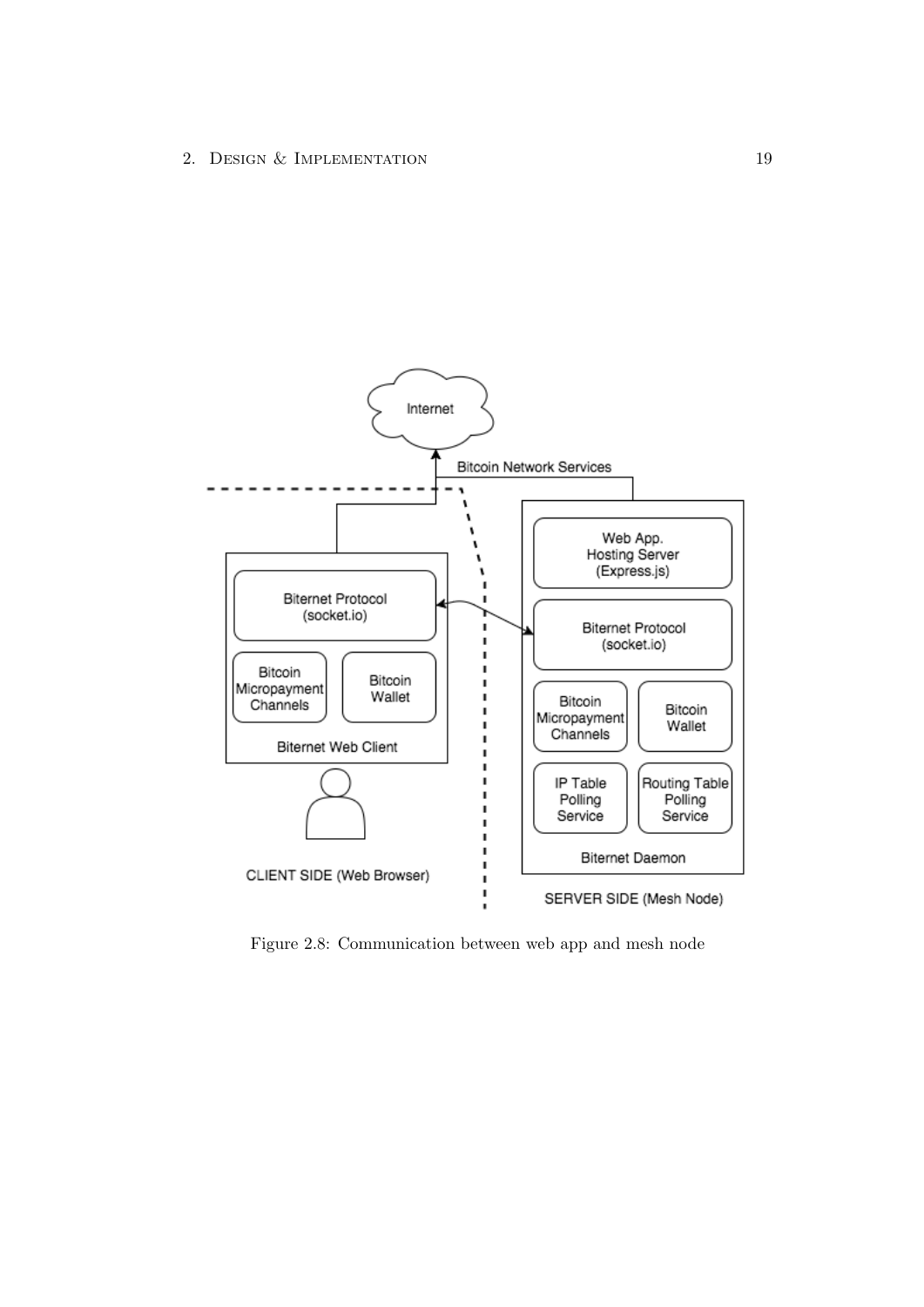# CHAPTER<sub>3</sub> Evaluation

<span id="page-22-0"></span>In this section of the report, we evaluate the performance metrics of our implementation for Biternet. In the following sections, we measured the time it takes for a route to be built and the throughput of the Biternet network with respect to an increasing number of hops between mesh nodes to the internet gateway. We also did a thorough analysis on the known problems and potential vulnerabilities of the system.

# <span id="page-22-1"></span>3.1 Route Build Time

To measure the route build time between mesh nodes, we have setup our experiment to measure the time taken for OLSRd to build a route to the nearest mesh node which provides a gateway to a default route. For *N*-Hop configurations where N is greater than 1, we measure the time taken to build a route to the adjacent mesh node which acts as a relay to the mesh node providing an internet gateway. To obtain the results for this experiment, we have set up the mesh nodes in the following configuration:

- 1-Hop Configuration. A mesh node that exposes a wireless access point (AP) is linked to a mesh node which provides internet access through wired interface.
- *•* 2-Hop Configuration. A new mesh node that exposes a wireless access point (AP) is linked to a mesh node as described in the 1-hop configuration.
- *• N*-Hop Configuration. For each increasing *N*-hop configuration, one additional mesh node that exposes a wireless AP is added and is linked to the outer most mesh node that exposes a wireless AP in the  $(N-1)$ -hop configuration.

Due to hardware and spatial constraints, we were only able to test up to 3-Hop configurations.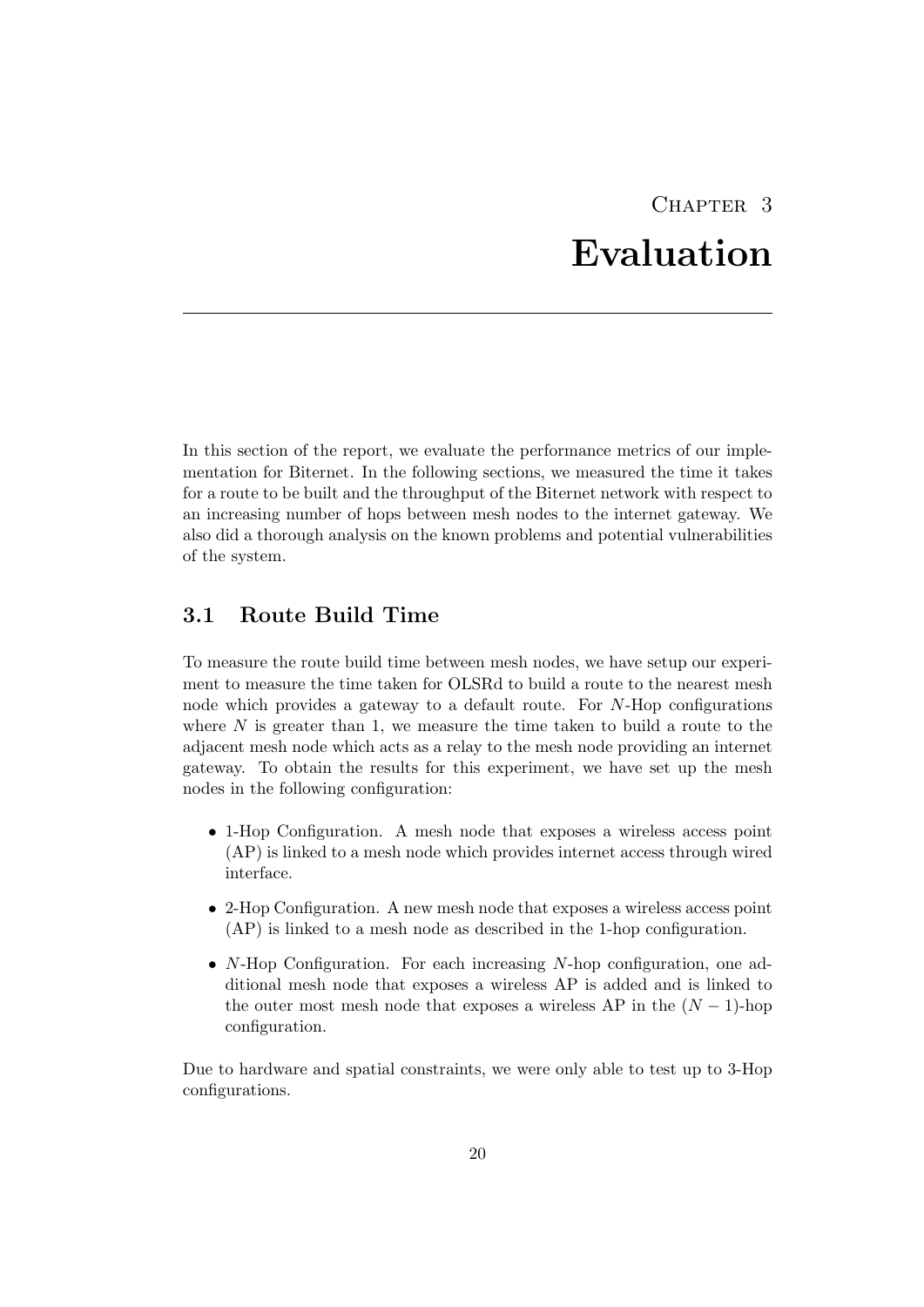#### 3. EVALUATION 21

The experiment was conducted as follow:

- 1. We set up a mesh node which provides a gateway to the internet.
- 2. We placed each mesh node required for the *N*-hop configuration in a specific physical location where the number of connectible mesh nodes is constrained to just one.
- 3. For each N-Hop configuration, we first turn on hardware interface which performs ad-hoc networking on the N-th furthest mesh node from the mesh node which provides the internet gateway.
- 4. A job script is also set up on the reference mesh node (i.e., the mesh node furthest away from the mesh node providing an internet gateway) to time the duration it takes to observe a default route entry in the kernel routing table. As it was not possible to register an event to trigger the stopping of the timing script, the timing script periodically polls the kernel routing table every 100 milliseconds to check if a default route has been inserted into the kernel routing table.
- 5. Once an entry to a default route is inserted into the kernel routing table, we know that the reference mesh node has built a route to the mesh node providing an internet gateway.
- 6. We repeat the experiment 10 times for each N-hop configuration to normalize the errors attributed to systematic errors in our experimental design.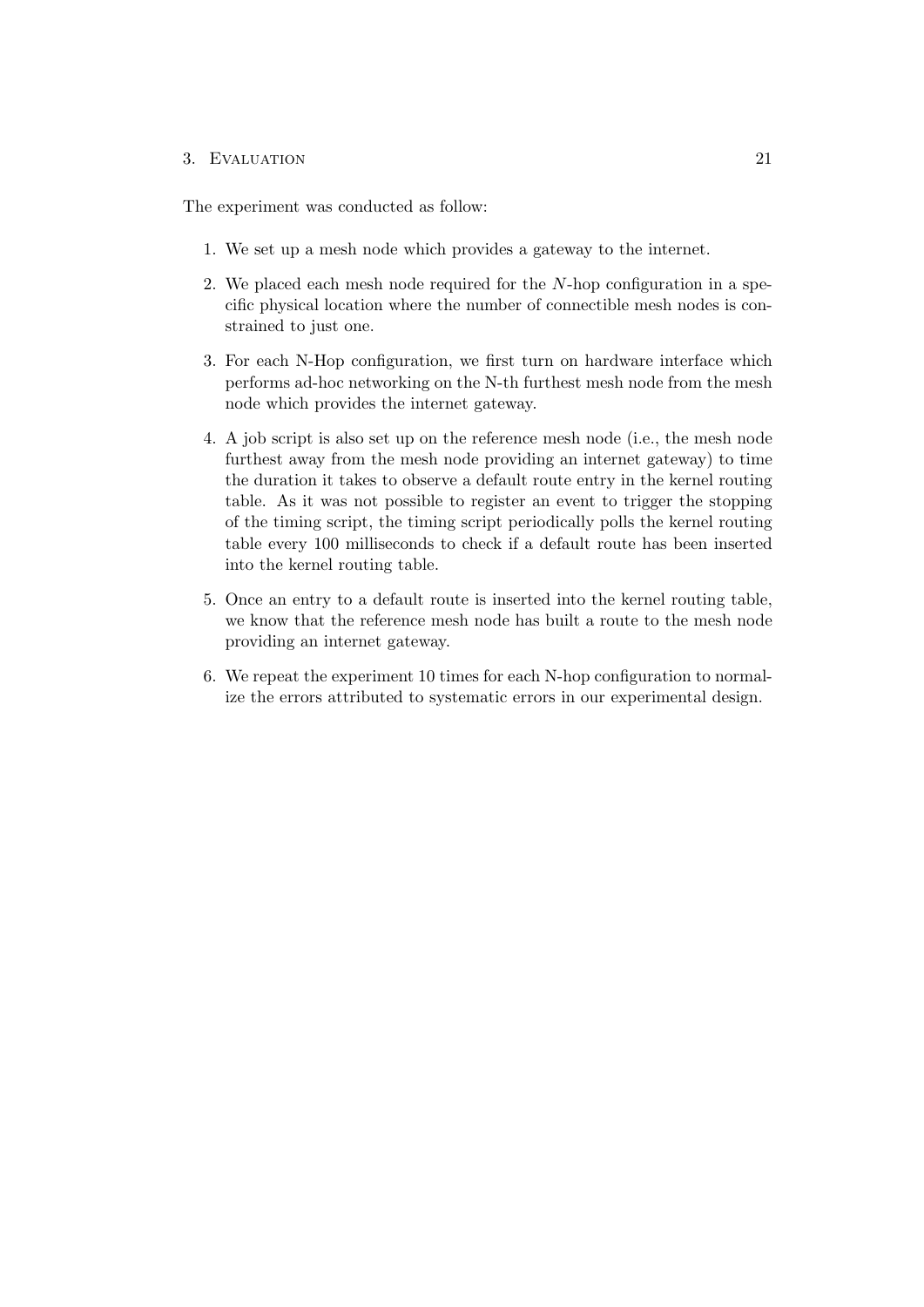

Figure 3.1: Time required to connect *N*-th mesh node to  $N-1$ th Relay Node in *N*-Hop Configuration (in seconds)

Results Based on our findings, we observed that wired configurations would yield more consistent time measurements compared to mixed and wireless configurations. This is apparent through the lower median time requirement compared to both wireless and mixed configurations. It is also apparent that as the number of hops increases, the time required to set up connect the *N*-th mesh node to a  $N-1$ th relay node increases significantly as demonstrated in the diagram above with the increasing median and mean time. The standard deviation of the data set also increases as the number of hops in a configuration increases. The data also present some significant outliers in *N*-Hop configurations where *N* is greater than 1. Extreme outliers greater than 60 seconds observed in the 3-Hop configuration dataset were removed in order to provide a sound comparison between *N*-Hop configurations.

Discussion The increasing median time observed in the data set is within expectation as the complexity of the network topology would increase as the number of hops increases. An increase in the complexity of the network topology would significantly increase the necessity of topology control messages. As a consequence of that, OLSRd would have to process more messages and will require more time to process them to select an optimal route to a mesh node providing an internet gateway. The dramatic increment of the standard deviation however was unexpected as the experiment was set in a controlled environment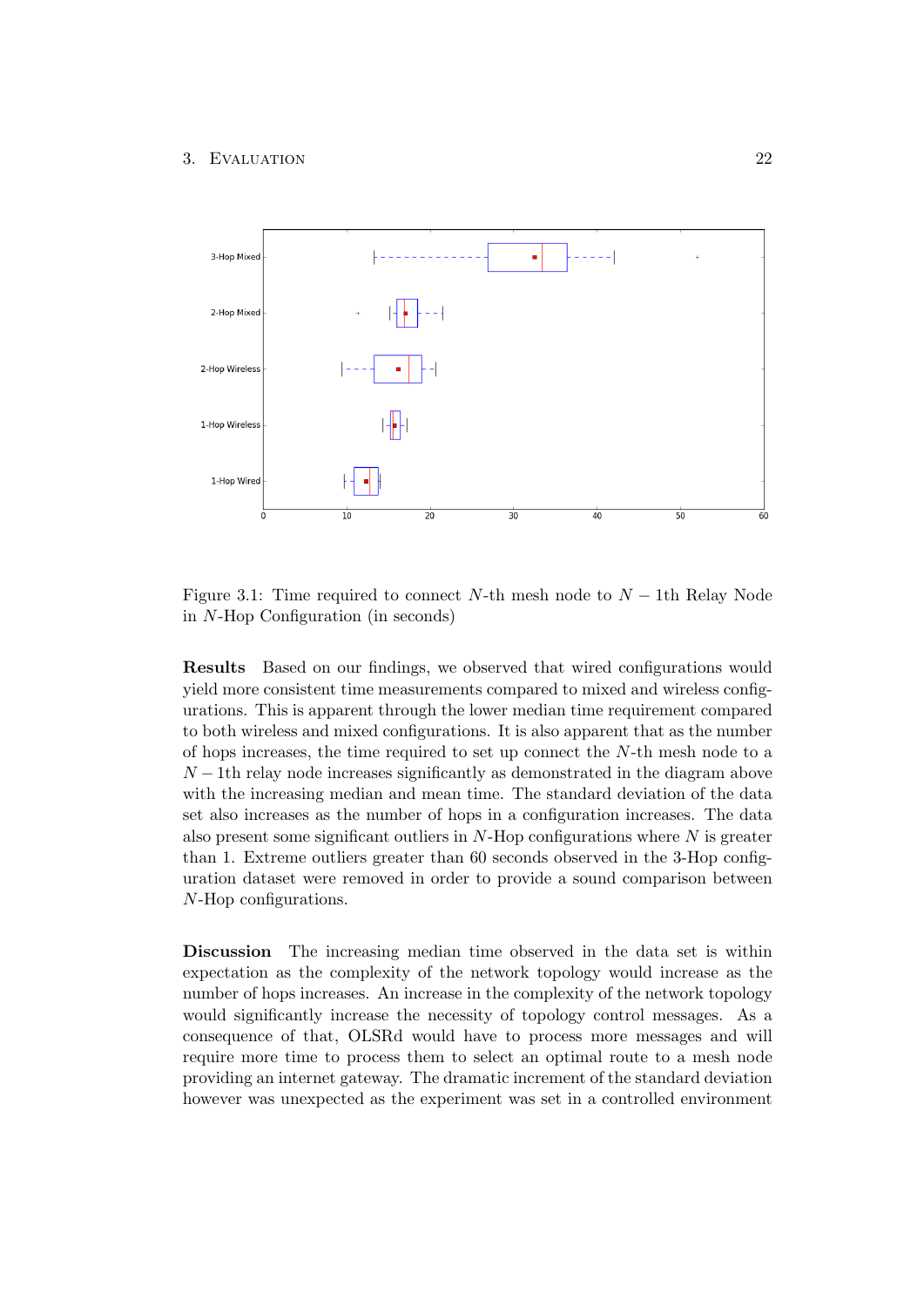and the physical topology of the mesh nodes were configured in such a way where each mesh node would only have one adjacent mesh node to connect to, therefore we expected that OLSRd should have been able to select the adjacent mesh node consistently. However, given that the experiment was run in a building with many wireless devices, the significant variance in the data set could have been attributed to wireless interference from other devices causing OLSR topology control messages to be dropped resulting in an inconsistent route build time for configurations with more hops.

### <span id="page-25-0"></span>3.2 Route Swap & Seek Time

Ad-hoc networks are inherently unstable as their topology changes frequently. In this section of the experiment, we measure the time it takes for OLSRd to swap between routes which enables it to connect to a mesh node which provides an internet gateway. We also measure the time it takes for OLSRd to discover a new internet gateway should an existing internet gateway go offline. Due to hardware limitations, we were only able to test this in a 3-Hop configuration where there are two intermediary relay nodes which provides a link to the mesh node with an internet gateway. The procedures for the experiment are as follow:

- 1. Two mesh nodes which provides a gateway to the internet was set up.
- 2. Two mesh nodes acting as an intermediary relay between a mesh node with a Wireless AP and the mesh node with an internet gateway were set up. Both intermediary relays do not share the same mesh node which provides an internet gateway.
- 3. Finally, a mesh node with a Wireless AP which exposes the Biternet network to end users was set up.
- 4. Measurements were taken in a SSH session in the mesh node with the Wireless AP to measure the time taken to swap between intermediary relays which provides connectivity to the mesh node with an internet gateway.
- 5. The experiment was repeated 10 times to normalize errors attributed to systematic errors in our experimental design.

To measure the seek time to connect to a mesh node with an internet gateway when connection with an existing mesh node provider an internet gateway is severed. The following configuration was set up for the seek time experiment:

1. One mesh node acting as the reference mesh node was set up with a Wireless AP. This is the mesh node used to measure the time it takes to regain internet connectivity.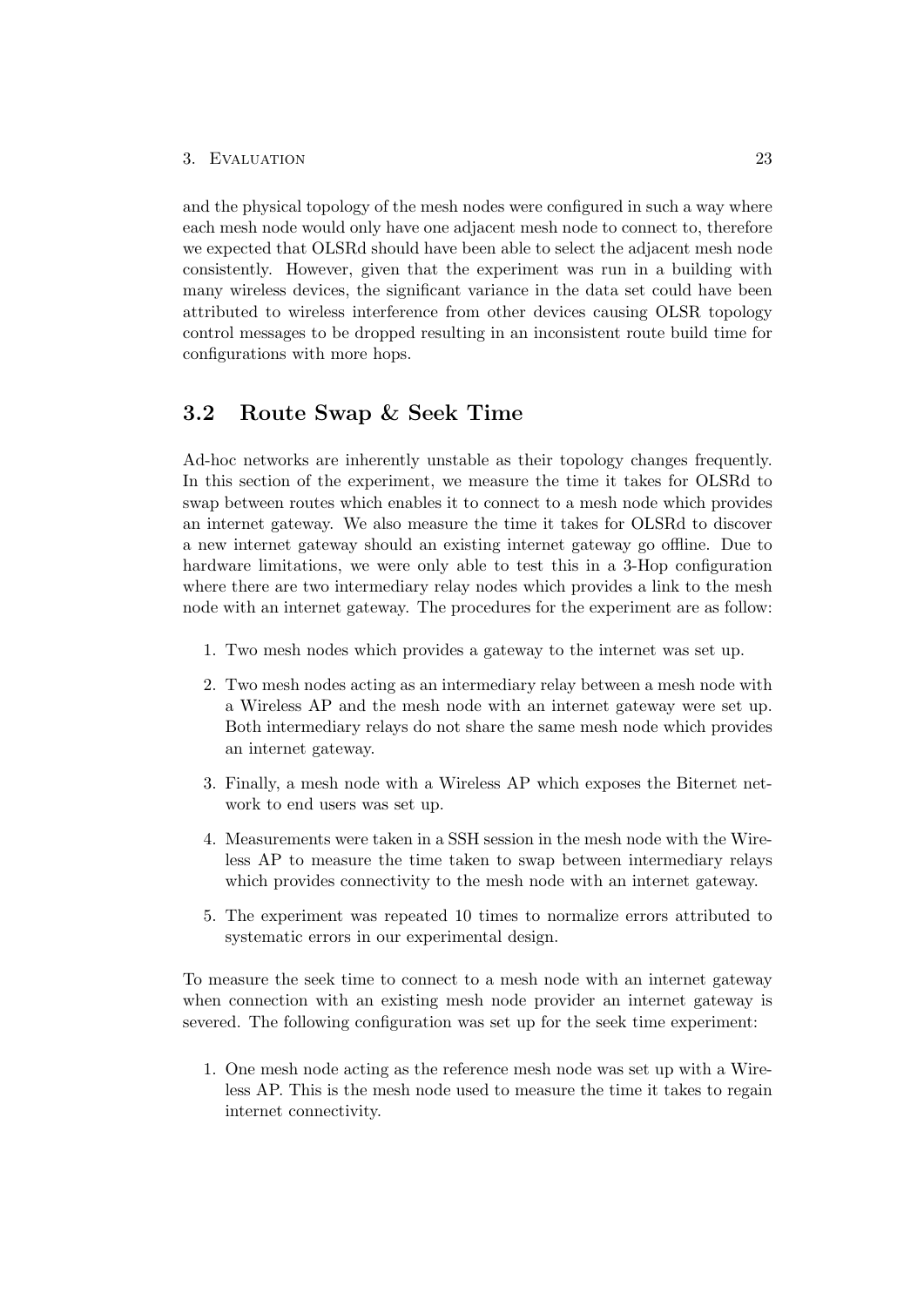#### 3. Evaluation 24

- 2. Another mesh node acting as an intermediary relay between the mesh nodes providing internet service was set up. The intermediary relay was connected to the reference mesh node with wired interface.
- 3. Two mesh nodes with internet connectivity were set up.
- 4. To run the experiment, the mesh node providing an existing internet service was switched off by a test runner script on the reference mesh node. The job script then polls the kernel IP routing table until an entry with default destination is entered. The time taken for the entry is then logged.



Figure 3.2: Swap & seek time (seconds)

Results Our results show that the cost of changing intemediary relay nodes to a common mesh node with an internet gateway is significantly higher than the cost of directly connecting to a mesh node with an internet gateway. We also observed that the required time to create a route to an adjacent mesh node with an internet gateway is signficantly more consistent than creating a route to the internet through an intermediary relay node.

Discussion By default, OLSRd configures the neighbour set holding time to 6 seconds, therefore should a link be broken down, it would take OLSRd at least 6 seconds to realise that a link is completely lost. This is consistent with the measurements taken for the time taken for the reference mesh node to connect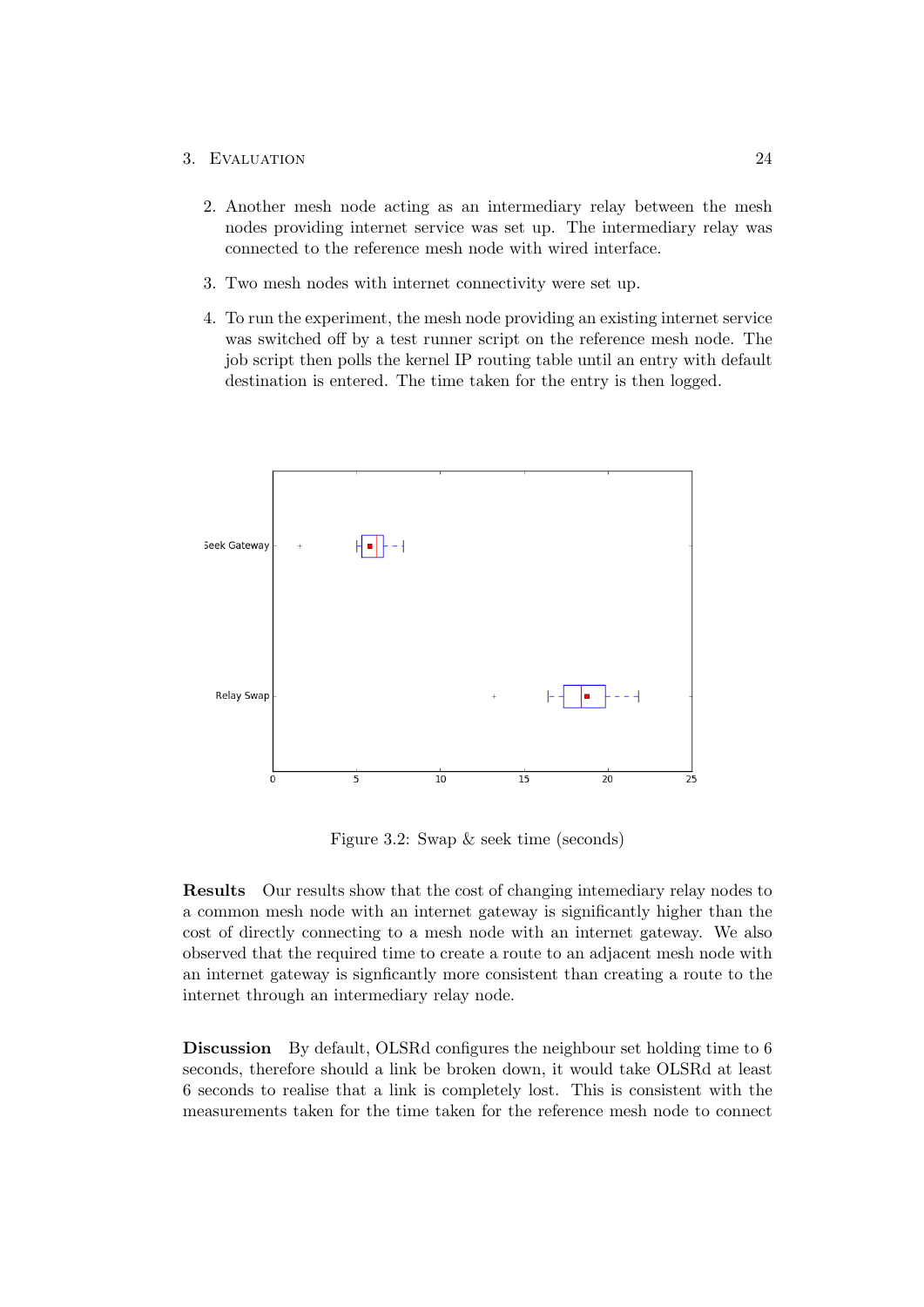#### 3. EVALUATION 25

to a gateway node through an intermediary relay node. Since the intermediary node has to update its 1-hop neighbour time, it will take a minimum of 6 seconds for OLSRd to realise an existing link is lost, then update to a new gateway node. Once this is done, the intermediary relay node can then broadcast a Topology Control message which allows the reference node to update its 2-hop neighbour table immediately. Thus, a new route to the gateway node may be found relatively quickly in less than 10 seconds. While the measurements do deviate quite significantly from the route build time measurements, this maybe attributed to the difference in the background interferrence as the measurements for this particular experiment was done during off-peak hours where there would be significantly less signal interference.

Building a route to a gateway node through a newly connected relay node inherently cost more time due to the fact that it would take more time to update neighbour sets across two nodes along the path. This is caused by the fact that the relay node would have to been selected as a multipoint relay by the gateway node prior to it being able to forward OLSR messages from the gateway node through to the reference node. The inherent communication overhead for this is estimated to approximately 12 seconds as an election for an MPR would have to take place when the new relay node was chosen as the relay between the reference node and the new gateway node. An *Midpoint Relay (MPR)* is a node selected by OLSRd to serve as a midpoint relay to reduce message flooding in the mesh network. While it is quick for an asymmetric route to be built between the reference node and the gateway node as the relay node would have already been selected as a MPR in the OLSR daemon for the gateway node. The newly connected relay node would have to undergo a selection process in the reference node and this is the cause of the time overhead compared to a direct connection to a gateway node. Once the relay node is selected as a MPR by the reference node, it will require more time for the relay node to forward OLSR messages to the gateway node so that a symmetric link could be established, which is a pre-requisite for entry in the kernel routing tables.

## <span id="page-27-0"></span>3.3 Known Problems and Vulnerabilities

As of the current build version, Biternet will throw an error and exit when its wallet has run out of funds. As a consequence of that, should other mesh nodes be reliant on a mesh node that has run out of funds, all micropayment channels and connections to the mesh node that has run out of funds would be severed instantaneously. As there are no means of topping up a micropayment channel without running the entire establishment procedure from the start, it is currently not possible to top up an established micropayment channel. Jeremy Spillman micropayment channels are also inherently vulnerable to transaction mallaebility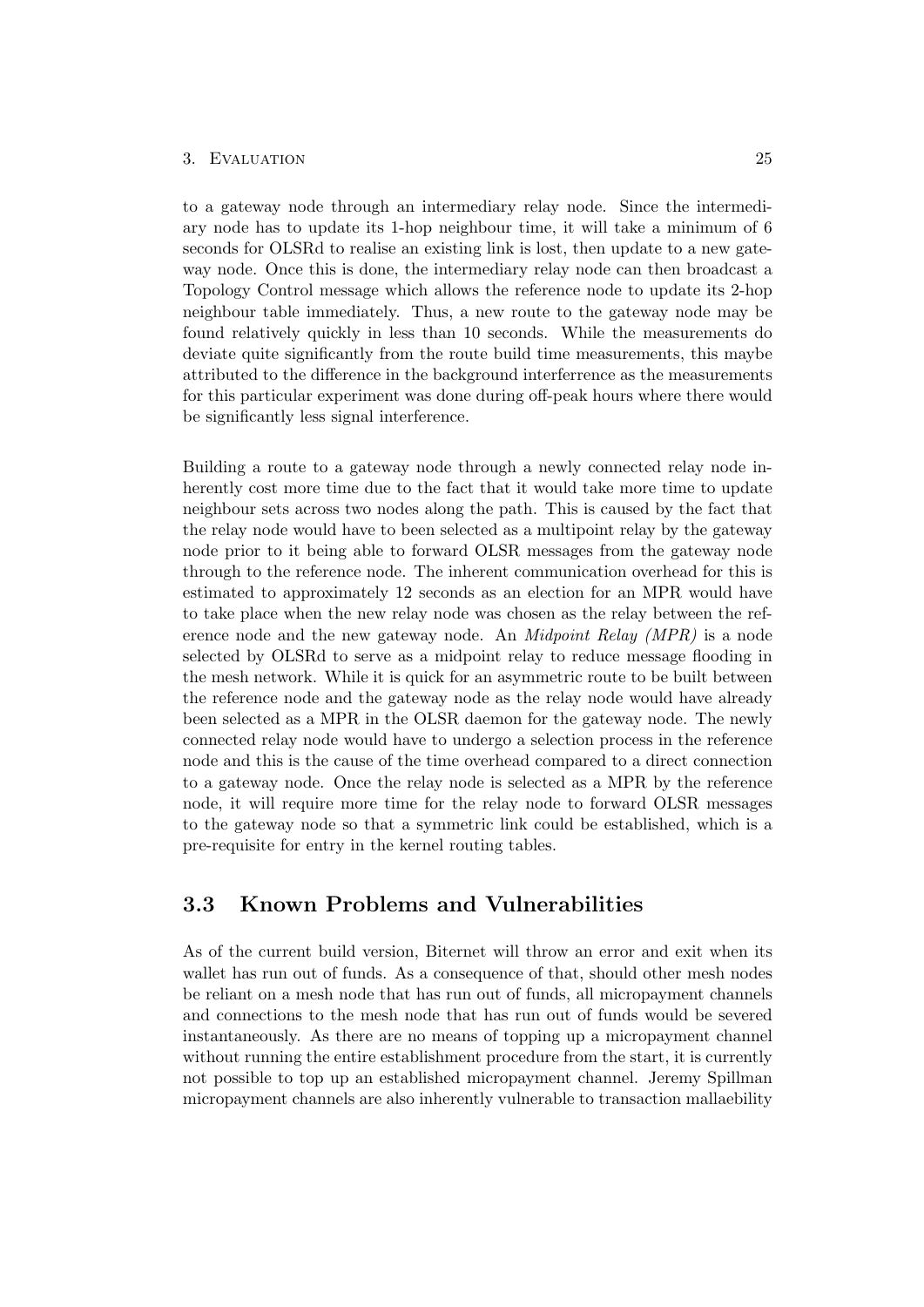#### 3. EVALUATION 26

as discussed in the introduction section of this report due to the fact that the refund transaction is reliant on the hash of the commitment transaction.

Suppose mesh nodes lose connectivity to the internet whilst providing service to end users who are connected to the Biternet network. The nodes will lose all ability to commit transactions to the Bitcoin network. Whilst this is not a fatal problem that would terminate the Biternet daemon, this would prevent any Biternet daemon from allowing end users to connect to the Biternet network as it is necessary to establish a micropayment channel before gaining access to the Biternet network. Existing users who have already established micropayment channels would not be affected by the lack of internet connnectivity and would be able to use the Biternet network continuously until the micropayment channel runs out of funds.

The Biternet web client currently does not implement stateful memory nor does it cache its state. Therefore should the user refresh or exit the web application by accident, it is not possible to continue the existing established micropayment channel and it would be necessary to establish a new micropayment channel. Furthermore, the Biternet package currently relies on third party Bitcoin block explorer services, therefore there it is necessary to trust a third party service and the availability of the Biternet service is also reliant on the availability of the third party block explorer service. Ultimately, it is possible to substitute the reliance on third party block explorer services with an implementation of a SPV client, thus allowing mesh nodes and web client is independently verify transactions on the blockchain without relying on third party services. Regardless, the usage of SPV clients is still conditional on the provision of internet service by the Biternet network, if there is no internet gateway, there is no way a SPV client could verify and broadcast transactions.

Biternet currently requires mesh node owners to statically configure non conflicting IP addresses for each mesh node. Ideally, Biternet mesh nodes should run IPv6 stateless auto-configuration to automatically gain a non-conflicting IPv6 address within the network. However, due to significant time constraints and the incompatibility of OLSRd to work with IPv6 addresses, this has been omitted from the design of Biternet. As of the current implement, Biternet will experience conflicting IP addresses within the same network should nodes be configured incorrectly. As a consequence, the ad-hoc mesh networking may fail occasionally as the network interface device may broadcast on different subnets.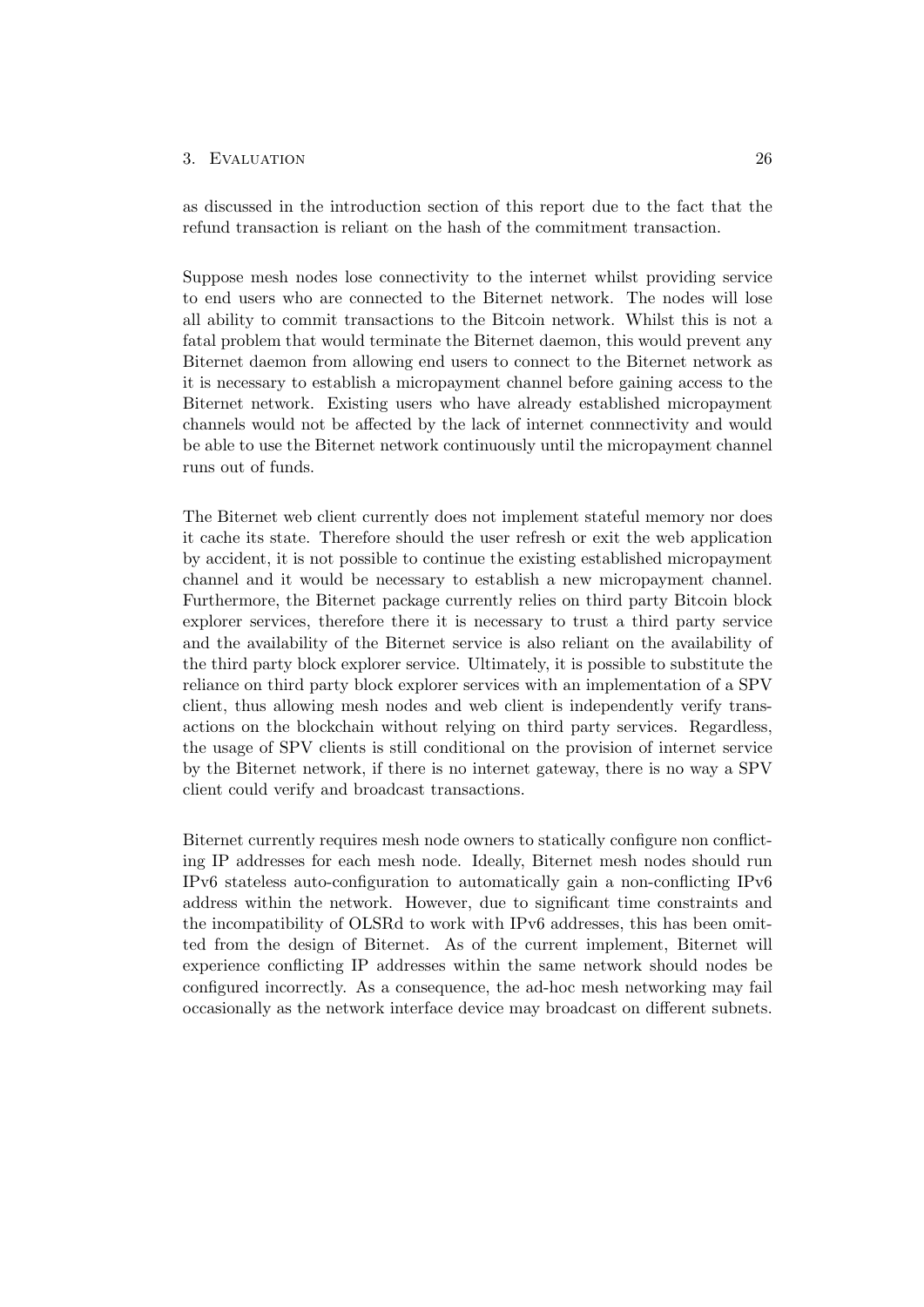# CHAPTER<sub>4</sub> Conclusion

<span id="page-29-0"></span>We implemented a proof of concept (Biternet) where several mesh nodes were able to to collectively provide end users with internet connectivity in exchange for payments in bitcoins. Biternet is simple and easy to configure for mesh node owners and may easily scale depending on the hardware used to provide internet service. Furthermore, it is also possible for Biternet to supply content from subnets within the network.

There are many avenues for future improvement. Future iterations of Biternet will remove the necessity to configure two separate applications (i.e., Biternet and OLSRd). Followed by the introduction of the usage of OP CHECKLOCKTIME-VERIFY in commitment transactions to remove the necessity of pre-signed refund transactions that are reliant on commitment transactions, thus eliminating the possibility of transaction mallaebility. Finally, followed by an implementation of a proper plugin for OLSRd to factor in link cost in terms of monetary value.